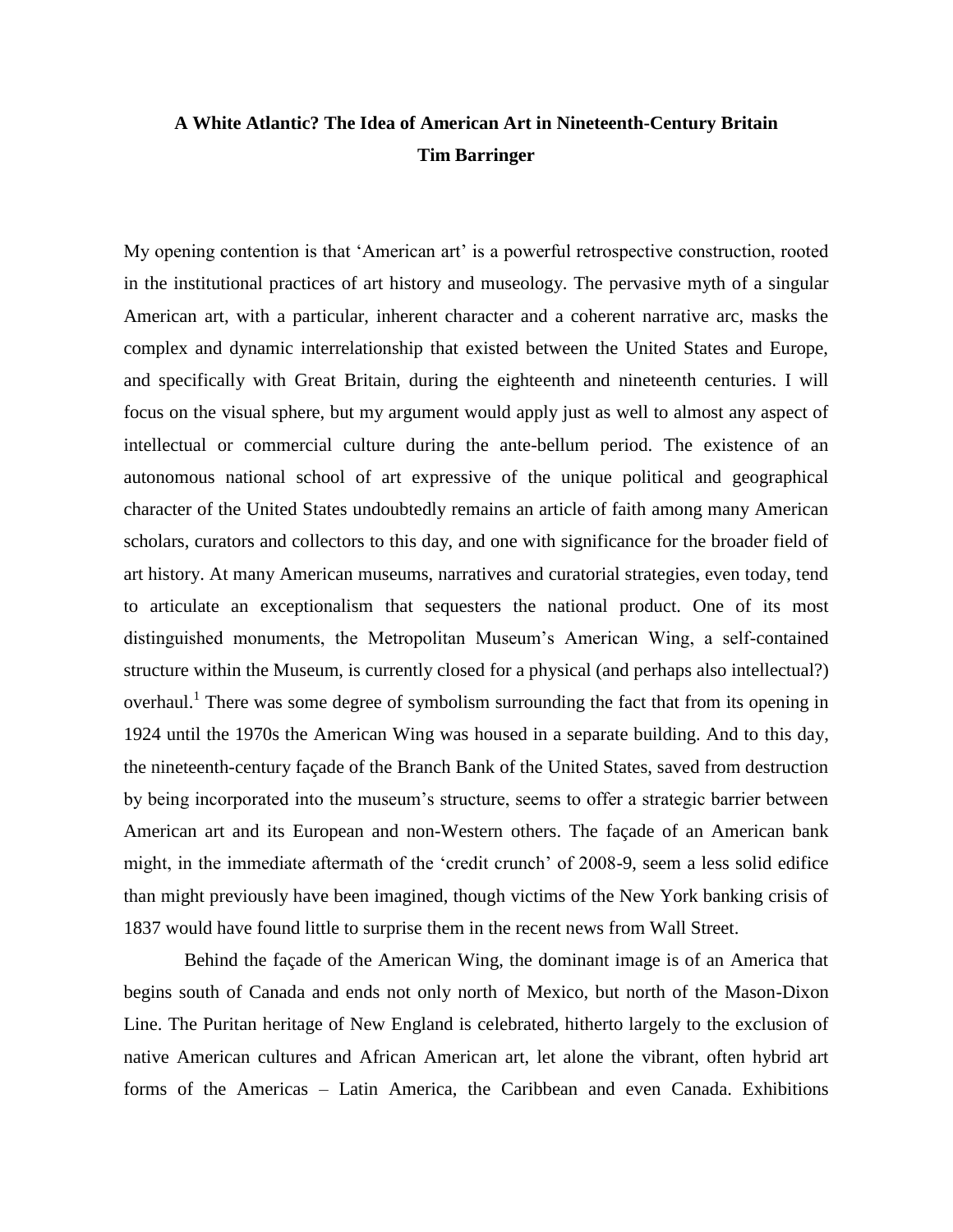

**Fig. 1** Emanuel Leutze, *Washington Crossing the Delaware* (1851), oil on canvas, held by the Metropolitan Museum of Art, New York.

celebrating this view of American art have included the Yankee blockbusters that bookended the Reagan era – "American Light" (1980) at the National Gallery in Washington DC, and "American Paradise" (1987) at the Metropolitan Museum*.* America is in this view a largely unproblematic territory; one (white) nation under God. The issue of slavery and the Black Atlantic remains invisible throughout and the Civil War is allotted only a minor role in the nation's art history.

One does not have to be an unquestioning avatar of Homi Bhabha to acknowledge that "nation and narration" are profoundly intertwined; national identity and nations themselves are invented and articulated through the propagation of myths. $2$  The role of images in this act of construction has been under-examined, and perhaps the centrality of image making to the process of nation-building explains the fierceness with which national identity is employed as a taxonomic strategy for art and in art history. Enshrined at the heart of the Metropolitan Museum"s American wing, for example, is *Washington Crossing the Delaware* (**see fig. 1**) by Emanuel Leutze, the pre-eminent history painter of the immediate ante-bellum period. (Paradoxically, he was born and trained in Germany). This heroic image has reverberated through popular culture ever since.

### **Tim Barringer, A White Atlantic? The Idea of American Art in the Nineteenth Century**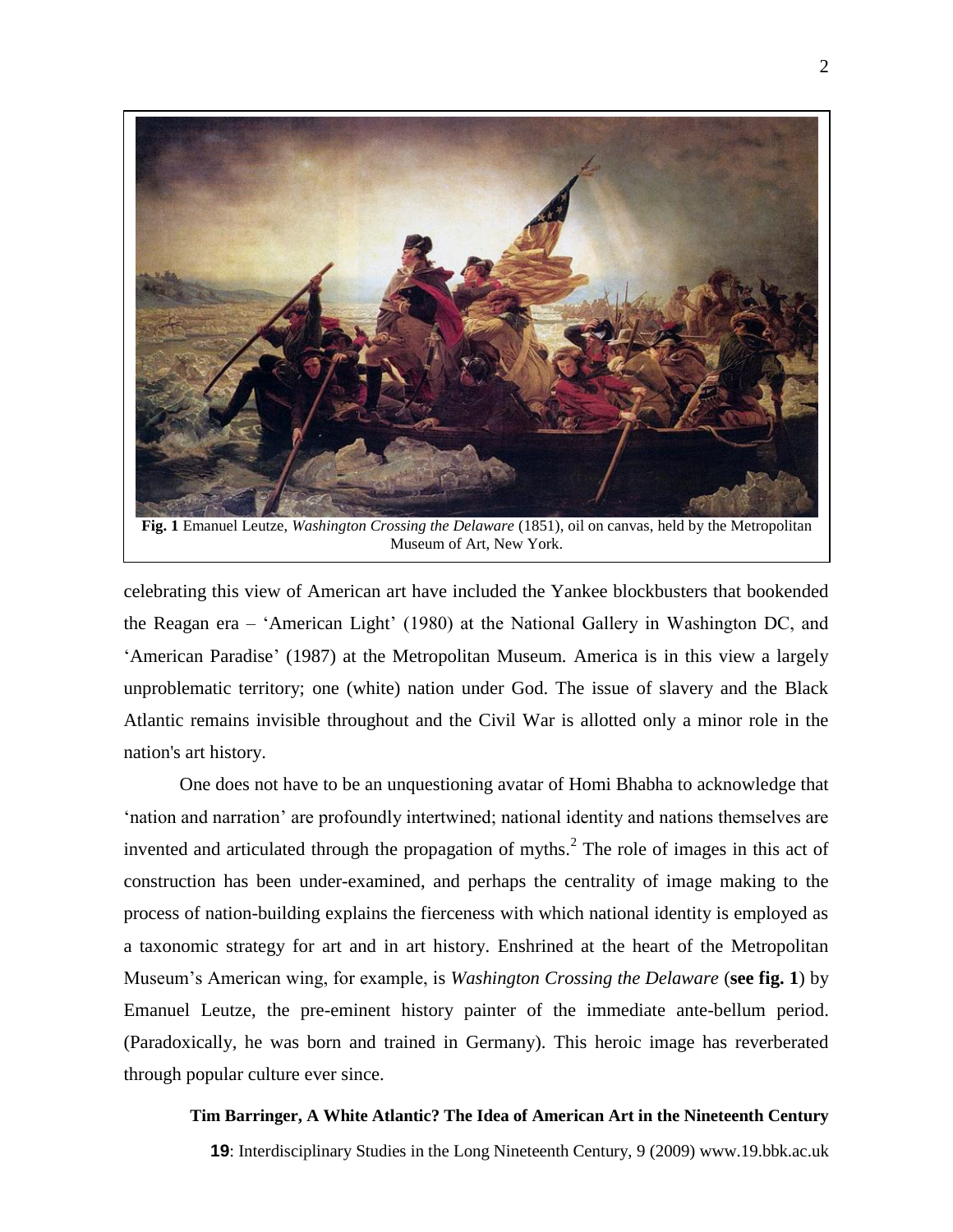

In some cases the naked ideological ambition of an image can outstrip its technical and aesthetic prowess, with unintentionally comic effects – as in John Gast's wondrously shameless allegory of manifest destiny *American Progress* (**see fig. 2**). Despite such bombastic assertions of

national wholeness, imagined communities are of course fragile and contingent structures, and each national story is constantly contested; as groups and interests within the demos jostle for power, fissures become apparent along the lines of class, gender, religion and region; boundaries are challenged, edges and limits become porous. To note only one of the multiple obvious problems with this ethnically exclusive view of American art, native Americans play in it only the role of picturesque staff in the sublime wilderness (as in Albert Bierstadt"s *[Rocky Mountains, Mount Rosalie,](http://www.brooklynmuseum.org/opencollection/objects/1558/A_Storm_in_the_Rocky_Mountains,_Mt._Rosalie)* 1866), more the savage "other" than a "first nation". Genre paintings such as William Sidney Mount"s *[The Power of Music](http://www.clemusart.com/Explore/work.asp?woid=3567)* (1847) hint at the existence of alternative traditions such as African American culture, but the painting"s compositional geometry provides a vivid metaphor for a social architecture which precludes racial interaction and equality. The free African-American labourer is located beyond the threshold with the emblems of his work, as his white counterparts play music in the barn. While the painting"s title is *The Power of Music* its major theme is the boundaries and restrictions of more political and ideological forms of power. It emblematises a black American population located beyond the pale of 'American art'.

#### **Tim Barringer, A White Atlantic? The Idea of American Art in the Nineteenth Century**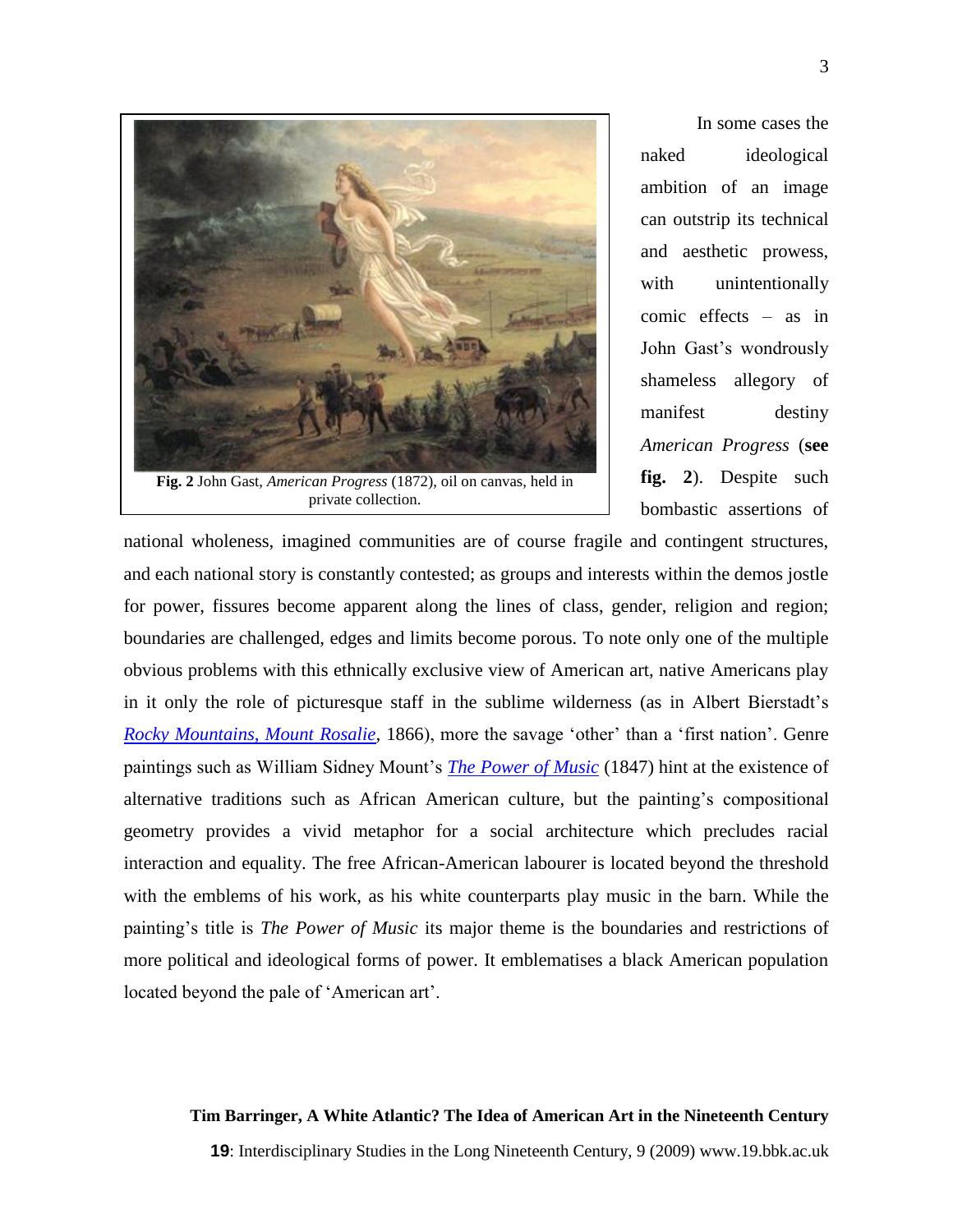It is worth briefly noting here an important museological departure at the Metropolitan Museum. In the wake of Hurricane Katrina in 2006, the contemporary American artist Kara Walker whose disturbing, combative work explores issues of race, gender and sexuality through the nineteenth-century medium of cut-paper silhouettes was invited to juxtapose a variety of objects from the Museum's collection (such as Winslow Homer"s *The Gulf Stream*, 1899) with her own work. The exhibition was, significantly, supported by an extensive internet presence.<sup>3</sup>

The notion of 'American art' was only incipient in the ante-bellum years, and as Alan Wallach has observed, the consistent failure of attempts to found a National Gallery in the United States in the years after the Civil War reveals deep fractures in the American polity, most importantly over the profoundly divisive issue of slavery.<sup>4</sup> William Wilson Corcoran planned in the 1850s to create an "American Louvre" dedicated to the 'promotion of the national genius'. A slaveholder, it is intriguing that his most cherished work of sculpture was a version of Hiram Powers" *Greek Slave* (**see fig. 3**), a work satirized in *Punch* as the "Virginia Slave" on its appearance in the Great Exhibition in London in  $1851<sup>5</sup>$  Corcoran's plans had not reached fulfillment before the Civil War and in 1861, a supporter of the Confederacy, he shipped his fortune overseas and went into exile. On his return, the "American Louvre" had been transformed into a Union army clothing depot. The failure to create a national gallery of American art before 1865 perhaps reveals the post-colonial condition of a nation still tacitly accepting that the



(original c.1847), photograph of 1851 copy held at Yale University Art Gallery.

### **Tim Barringer, A White Atlantic? The Idea of American Art in the Nineteenth Century**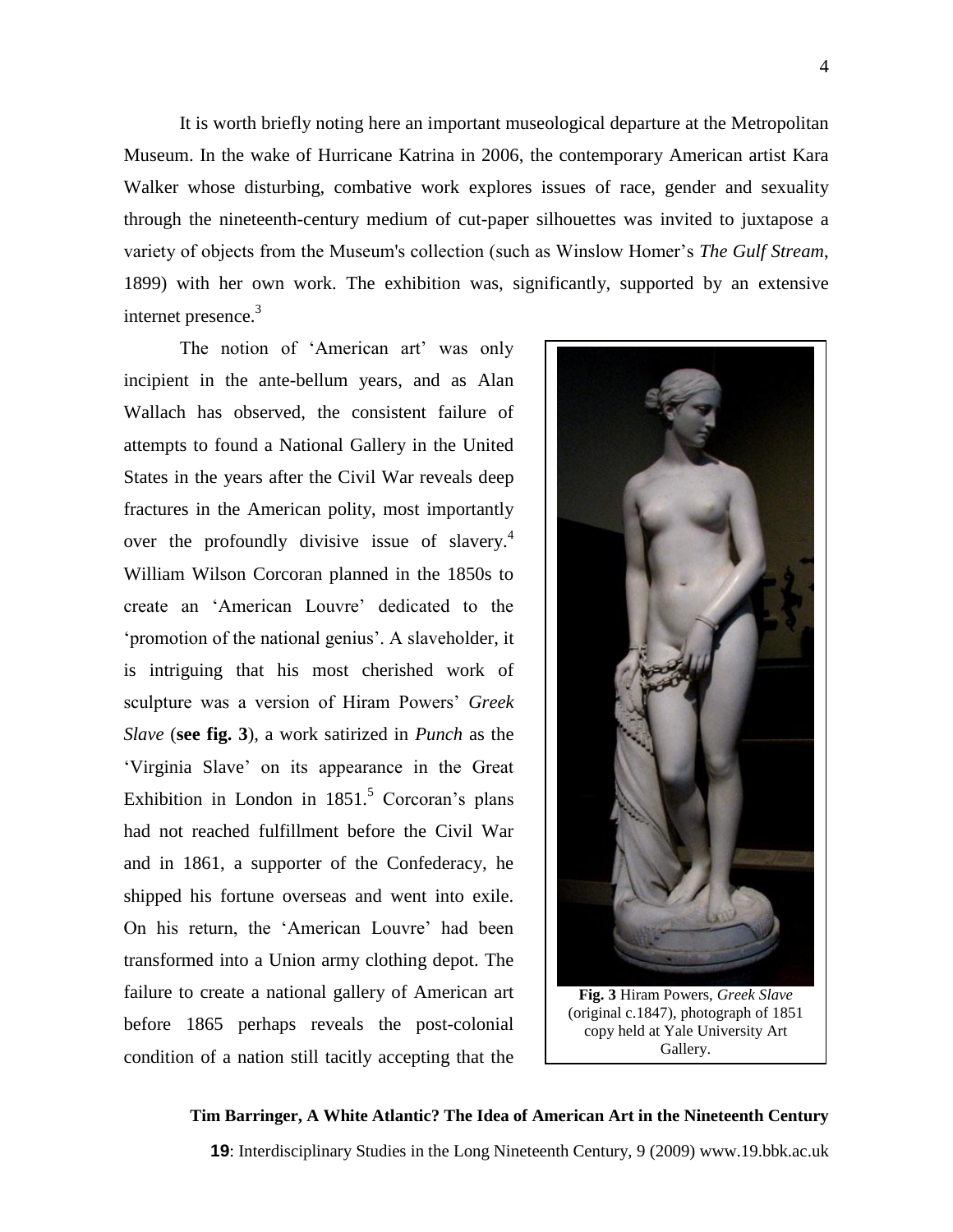cultural 'center' lay elsewhere. The founding of the Metropolitan Museum in 1870 was a significant act of redoubled national confidence in the reconstruction era. It was not, however, until 1941 that a National Gallery opened in Washington DC, and despite an impressive programme of acquisitions of the native product, its greatest strengths lie in the old masters and Impressionism rather than in American art. The National Gallery explicitly avoids the role of custodianship of the local tradition. (The United Kingdom's pragmatic if ungrammatical solution to this problem is "Tate Britain", which is awkwardly contrasted with "Tate Modern", as if British Modernity were impossible. Britain's National Gallery, furthermore, contains relatively few British paintings and completely eschews Victorian art). The private Whitney Museum of American Art founded in 1931 focuses exclusively on the twentieth century, and only in 1968 was a federal collection, the Smithsonian Museum of American Art, finally opened to the public. It is now housed, appropriately, in the building created by the architect James Renwick for Corcoran"s failed national gallery of American art in 1859.

Lurking not too far beneath this formal structure is the Hegelian idea of an abstract national spirit or *Volksgeist* manifesting itself in art. The notion of national "school" can all too easily imply a collective project emanating from a culturally and ethnically pure population group; in its crudest formulation, it glorifies conformity to a "national style" and exiles that which dissents from it, the transient, hybrid or miscegenated. The sidelining of Southern, Western and African-American art and native American art through most of the twentieth century would conform to this pattern. Consonant with the notion of a national school is the Hegelian (and also Ruskinian) belief that from works of art and architecture can be read the emergence, fruition and decline of a national spirit. And one only has to look at the Museum of Modern Art in New York to find traces of this – a compelling account of the triumph of American painting in the 1940s through to Pop and Minimalism gives way to a much shakier grip on the contemporary globalised moment in artistic production. MoMA"s narrative has uncanny and unspoken parallels with Ruskin"s *Stones of Venice* (1851-53), its parable seeming to offer a narrative of inexorable rise and fall. But even art historians who reject this essentialist and explicitly deterministic account of the relationship between national identity and artistic production routinely employ categories of art-historical understanding

### **Tim Barringer, A White Atlantic? The Idea of American Art in the Nineteenth Century**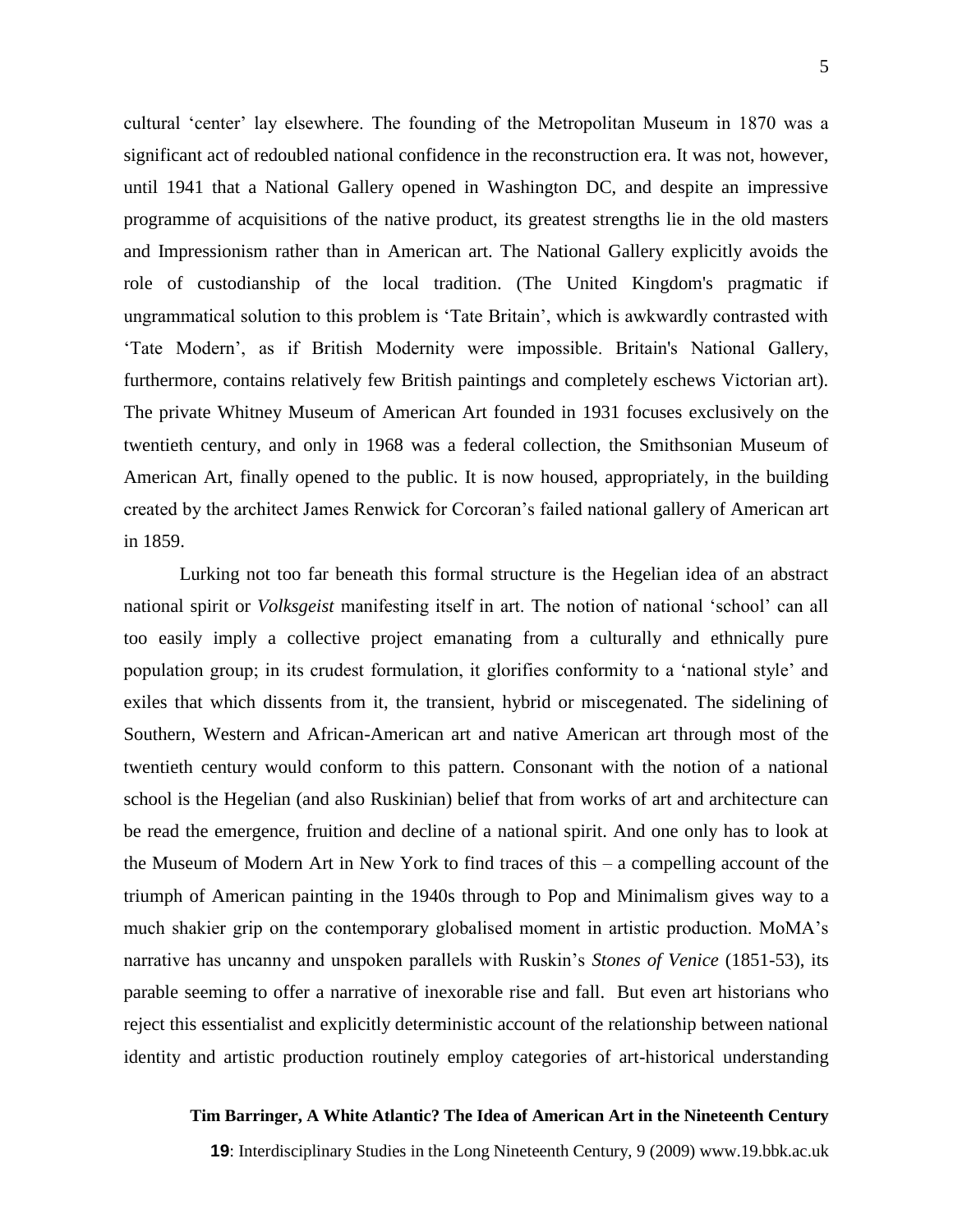6

deeply conditioned by conceptions of national identity. Most major American university departments of Art History have an "Americanist" who is expected to range over a broad chronological span (c.1700-1960), but stick to the local product, and a "Nineteenth Century" specialist. The latter almost invariably teaches only a small corpus of French art. Much, then, rides upon the idea of "American art".

It is hardly a radical move to assert that the United States in the nineteenth century was a heterogeneous culture and not the homogeneous monolith suggested by museum displays and art historical narratives. In this exploratory article, I would like to move a little further and to mobilize an alternative model to counter the exceptionalist account of American art. That is, I'd like to argue that the United States in its first century of existence was a post-colonial construction, with its deep and enduring, although contested, cultural ties to Britain and the British Empire. If we follow the crucial work of historians of African-American culture and place all of American artistic production from the moment of colonization until at least the Civil War in a broad circum-Atlantic context, the narrative becomes one of compromise, syncretism and hybridity, rather than one of uniqueness, purity and difference from the European norm. In recent writings Paul Gilroy and Joseph Roach have opened up the 'Black Atlantic' as a space of cultural and performative exchange, arguing that a single cultural zone brought together London and New Orleans, Kingston, Jamaica and the ports of the Ivory coast. My recent work has been on Jamaica as a nexus of Atlantic culture, and I would like to propose a view of America which reads it as in some sense a part of the Caribbean – as a hybrid culture born of empire, peopled by multiple waves of migration and immigration, and built at a fundamental level upon slavery.<sup>6</sup> Such a model could certainly be applied to the culture of the dominant population of the United States, producing an account of American national identity, seen as a fluid entity within a global commerce of images, objects and people – which we might perhaps call the White Atlantic. To see the USA as one node within the flux of an Atlantic world better accounts for the complex allegiances and rich multiethnic heritage of the present population of the USA as well as the vibrant presence of European cultural forms in the USA – and of American literary, artistic and technological innovation within European culture too. While the term "post-colonial" has emerged from the study of twentieth-century history, there is much to be

### **Tim Barringer, A White Atlantic? The Idea of American Art in the Nineteenth Century**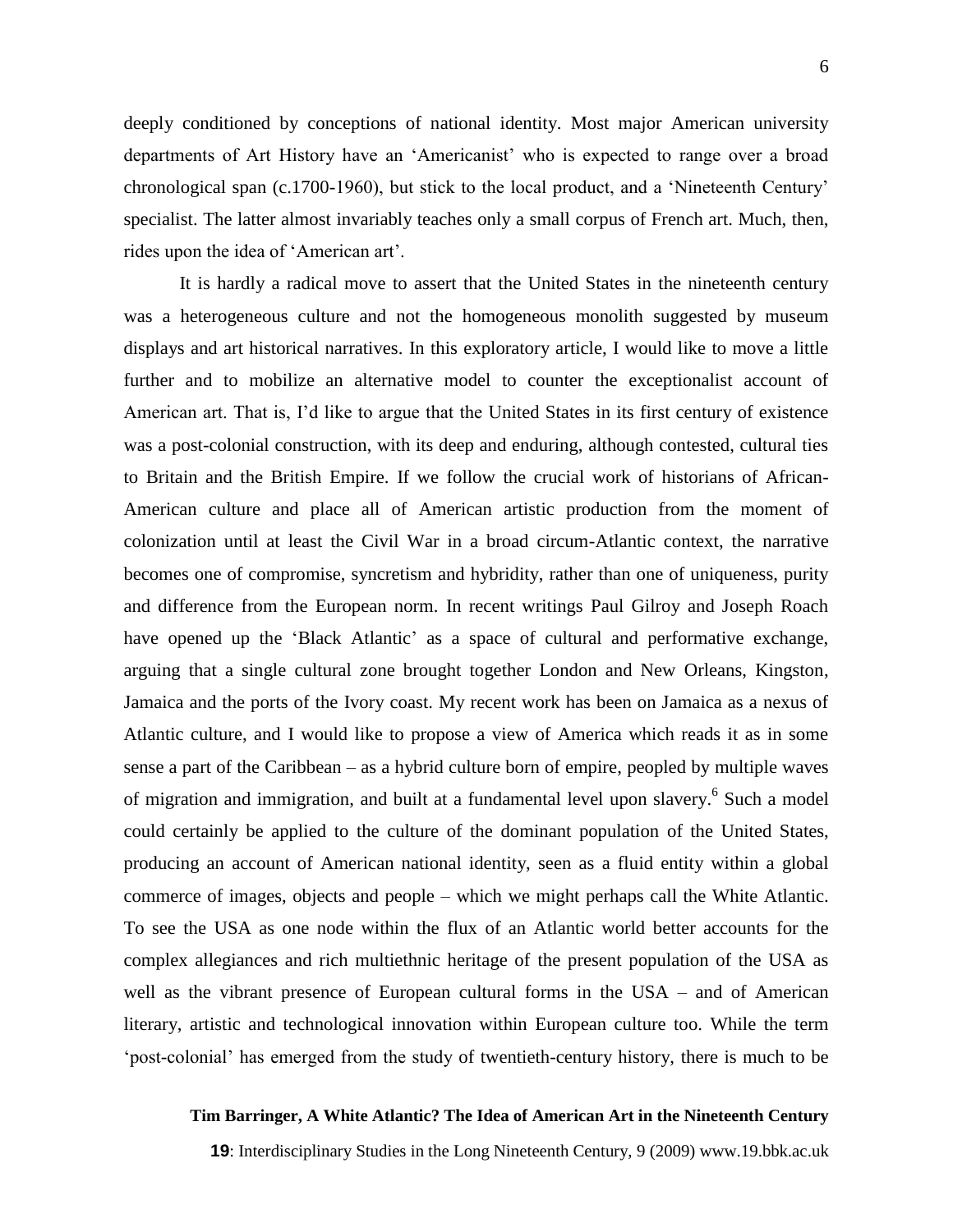gained by speculatively placing the USA in the same analytic framework. There is every reason to suppose that there was no single idea of American art in nineteenth-century Britain, and that there was no Manichean separation of British from American art work; certainly this was not the case until the Civil War, which provides an historical watershed in this as so many ways. I shall argue that the understanding of particular works of American origin was shaped by their familiarity; by a sense of belonging to what one might call an Anglophone Atlantic visual culture. This was the art of the white Atlantic – rather than an American art marked by its alterity from European traditions, as art history has presented it. In offering an initial exploration of this thesis I will examine two case studies. The first concerns the response in London to expatriate American artists domiciled there around 1800. The second, closer to my own main research interests, engages with American landscape paintings and painters in mid-nineteenth century Britain.

# **I Americans in London c.1800**

John Singleton Copley cannot be described in any way as post-colonial. He was colonist, born a subject of the British Empire in Boston in 1738. His portrait of *Paul Revere* (**see fig. 4**) has become an icon not only of American art, but of America itself, widely reproduced, and often considered to enshrine the plain, homespun virtues of the revolutionary hero, and an embodiment of the Protestant work ethic, portrayed with a degree of realism impossible in the frivolous and decadent aristocratic culture of Britain. The problem with Copley is that this



**Fig. 4** John Singleton Copley, *Paul Revere* (1768), oil on canvas, held by the Museum of Fine Arts, Boston.

**Tim Barringer, A White Atlantic? The Idea of American Art in the Nineteenth Century 19**: Interdisciplinary Studies in the Long Nineteenth Century, 9 (2009) www.19.bbk.ac.uk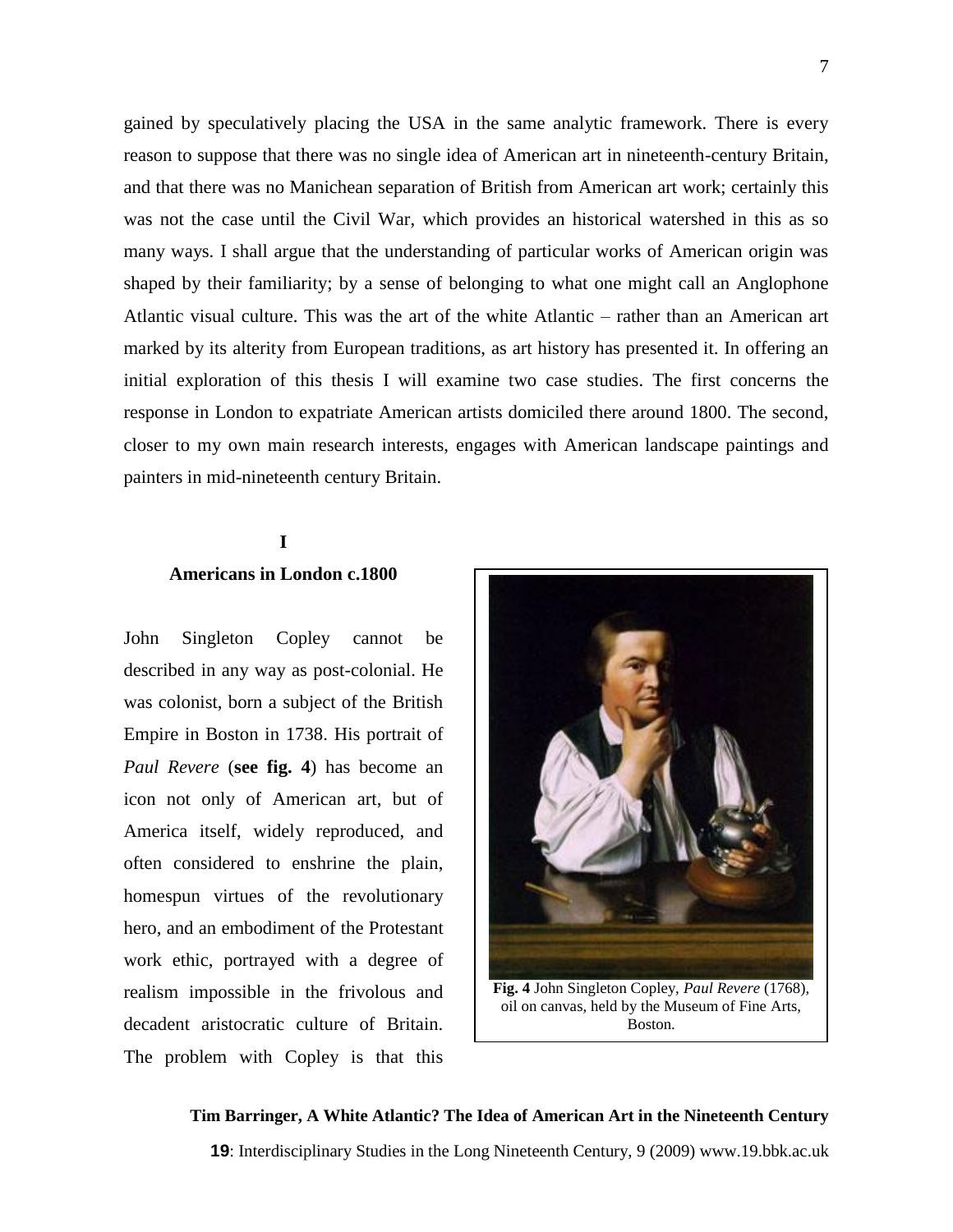account contradicts his own often stated belief that cultural "improvement" was only possible at the metropolitan centre, in London, and that the colonies were "intirely destitute of all just Ideas of the arts [...] We Americans seem not half-removed from a state of nature'.<sup>7</sup> Despite his links with the likes of Paul Revere, Copley was on the losing side politically. Ambitious and supremely talented, as his self-portrait of 1776-80, now in the National Gallery in Washington, reveals, Copley enjoyed extensive family connections with loyalists and was directly connected through his father in law Richard Clarke with the merchants whose stocks were thrown into the Boston harbour in the famous tea party of 1769.

Copley"s aspirations, as early as 1766, had been focused on London, and in that year he shipped a portrait of his younger brother, entitled *Boy with a Squirrel* (**see fig. 5**) to the Society of Artists' exhibition, where it became the first American painting to be exhibited abroad. Its success won him membership of the Society. In a brilliant recent reading of this work, Jennifer Roberts tracks its circuitous transatlantic journey via shipping agents and middlemen, and its eventual arrival at Sir Joshua Reynolds"s studio, where it was understood



**Fig. 5** John Singleton Copley, *Boy with a Squirrel* (1766), oil on canvas, held by the Museum of Fine Arts, Boston.

to be the work on one 'William Copley'.<sup>8</sup>

As Roberts notes, like so many transatlantic commodities – such as the prized otter skins that travelled from the colonies to the center – paintings at this moment stood the risk of damage, or of being misunderstood or undervalued at their destination, when they were thrown into a global marketplace of which their American producers had only an imperfect knowledge. Copley"s painting – with its curious intensity of vision but evident ignorance of established painterly technique or the aesthetics of the grand manner – signified in London as something of a colonial curiosity. In this

# **Tim Barringer, A White Atlantic? The Idea of American Art in the Nineteenth Century 19**: Interdisciplinary Studies in the Long Nineteenth Century, 9 (2009) www.19.bbk.ac.uk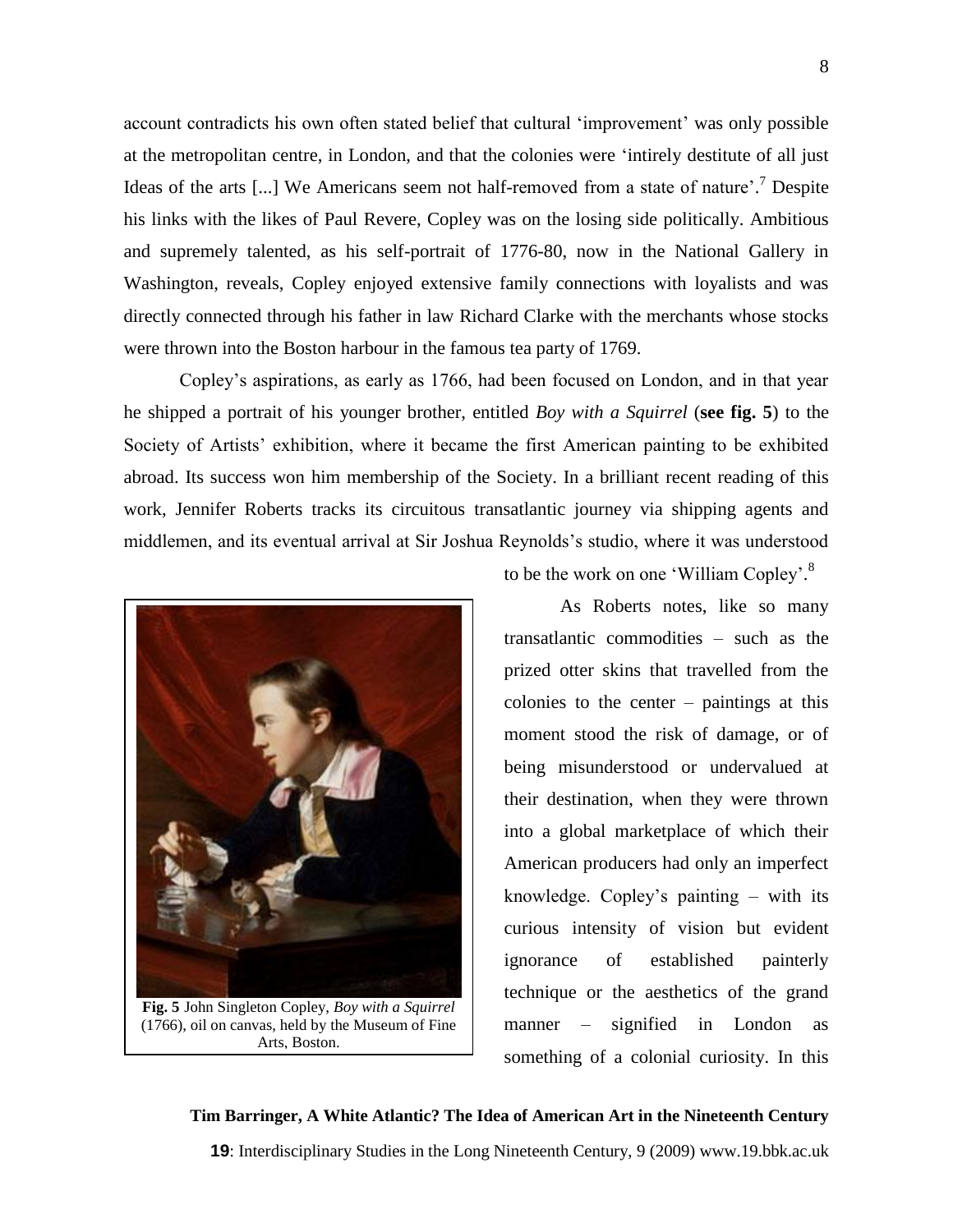regard it resembled the works of provincial painters such as the young Joseph Wright of Derby (whose work it was thought to be by critics at the time), as revealing an unschooled though significant talent. Reynolds found it "a very wonderful performance" despite "an over minuteness'.<sup>9</sup> The prominent inclusion of the flying squirrel, a uniquely American species (as can be seen by comparison with a plate by the American natural historian Mark Catesby), played up this colonial exoticism, but also emphasized Copley"s plainspoken empiricism – both of them problematic as Copley aspired to gain metropolitan recognition. Writing in the *New York Review of Books* in 2008, the late John Updike noted that: "This picture"s transatlantic intentions give it a schizophrenic quality: the mahogany table top, the water glass, the gold chain, and the tiny pet flying squirrel all have a dry minuteness, but the subject's face, unlike that of Copley's usual hard-faced colonials, is creamy, dreamy and Romantic in profile. $10$ 

Updike attempted to identify what is, and what is not, authentically American within a single work. His perceptions mirror those of contemporary viewers in London, though they coded what Updike saw as wholesomely "American" as being merely naïve and uncultured.

Receiving the good tidings of his success only months after his dispatch of *Boy with a Squirrel*, Copley followed it with *Young Lady with a Bird and Dog* (**see fig. 6**), which elicited a less positive response. Copley"s eminent compatriot Benjamin West, long domiciled in London and never to return to Philadelphia, explained, in a letter from London, that "Each Part being […] Equell in Strength of Coulering and finishing, Each Making too much a Picture of its silf, without that Due Subordanation to the Principle parts, viz they head and hands'.<sup>11</sup> In a telling phrase, West encouraged Copley, who



**Fig. 6** John Singleton Copley, *Young Lady with a Bird and Dog* (1766), oil on canvas, held by the Toledo Museum of Art.

# **Tim Barringer, A White Atlantic? The Idea of American Art in the Nineteenth Century**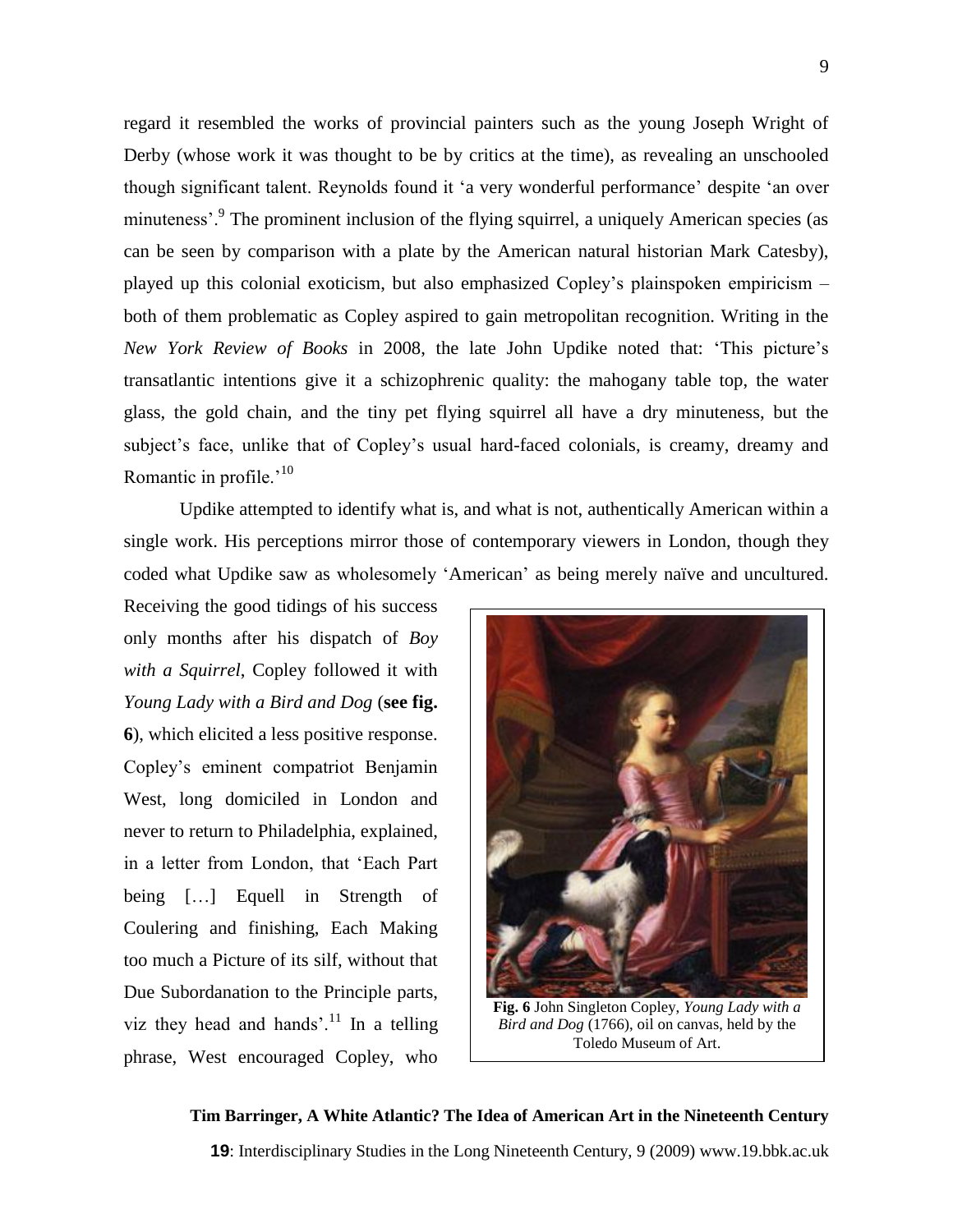had never been to England, to come "home" to London "before your Manner and Taste were corrupted or fixed by working in your little way in Boston' and 'it may be too late for much Improvement'.<sup>12</sup> West's self portrait, seated in the President's throne at the Royal Academy shows him "at home", surrounded by emblems of his deep links to European culture, a cast of the Belvedere Torso – one of the Vatican"s greatest treasures of antiquity – lurking emblematically to the right.

It was as much the dangers presented by his loyalist affiliations as his aspirations to succeed in the metropole that led Copley to head for England in 1774, never to return. In 1775 he wrote from London "It is a pleasing reflection that I shall stand amongst the finest artists that shall have led that country [America] to the knowledge and cultivation of the fine arts'.<sup>13</sup> This act of national betrayal has become a structuring trope in the historiography of American art. As early as 1834, in *The History of the Rise and Progress of the Arts of Design in the United States,* William Dunlap claimed that "Copley was, when removed to England, no longer an American painter in feeling'.<sup>14</sup> In a concluding chapter entitled 'The Early American Tradition" in his *History of American Painting, vol. 1* (*The Flowers of Our Wilderness*), the influential mid-twentieth century art historian James Thomas Flexner added, picturesquely, "as Copley walks up the gangplank of a square-rigged ship during June 1774, our curtain falls behind him, bringing an end to the first act of American art'.<sup>15</sup> In the 1990s, two rival exhibitions were held, called "Copley in America" and "Copley in England" – but they might as well have been subtitled 'good Copley' and 'bad Copley'.<sup>16</sup> The Metropolitan Museum chose to show only the American Copley. A review of Jules Prown"s path-breaking 1966 study of the artist made plain that "no matter how good Copley was as an Englishman, he was far more interesting as an American'. <sup>17</sup> The concept of American identity was also a keynote of Prown's argument, though he presented a far more sophisticated case than the many forthright exceptionalists among his contemporaries at the height of the Cold War:

The essential character and strength of American art is not the result of independence from the Western artistic heritage; rather it results from the intense, almost greedy, drive on the part of American artists to absorb as much of that heritage as possible while at the same time, with enterprise and ingenuity, transmuting it into artistic statements that are distinctively, if not always consciously, American. A peculiarly American art has gained in vigour and definition over several centuries until in our own time [1966] it has become a primary cultural force. $18$ 

### **Tim Barringer, A White Atlantic? The Idea of American Art in the Nineteenth Century**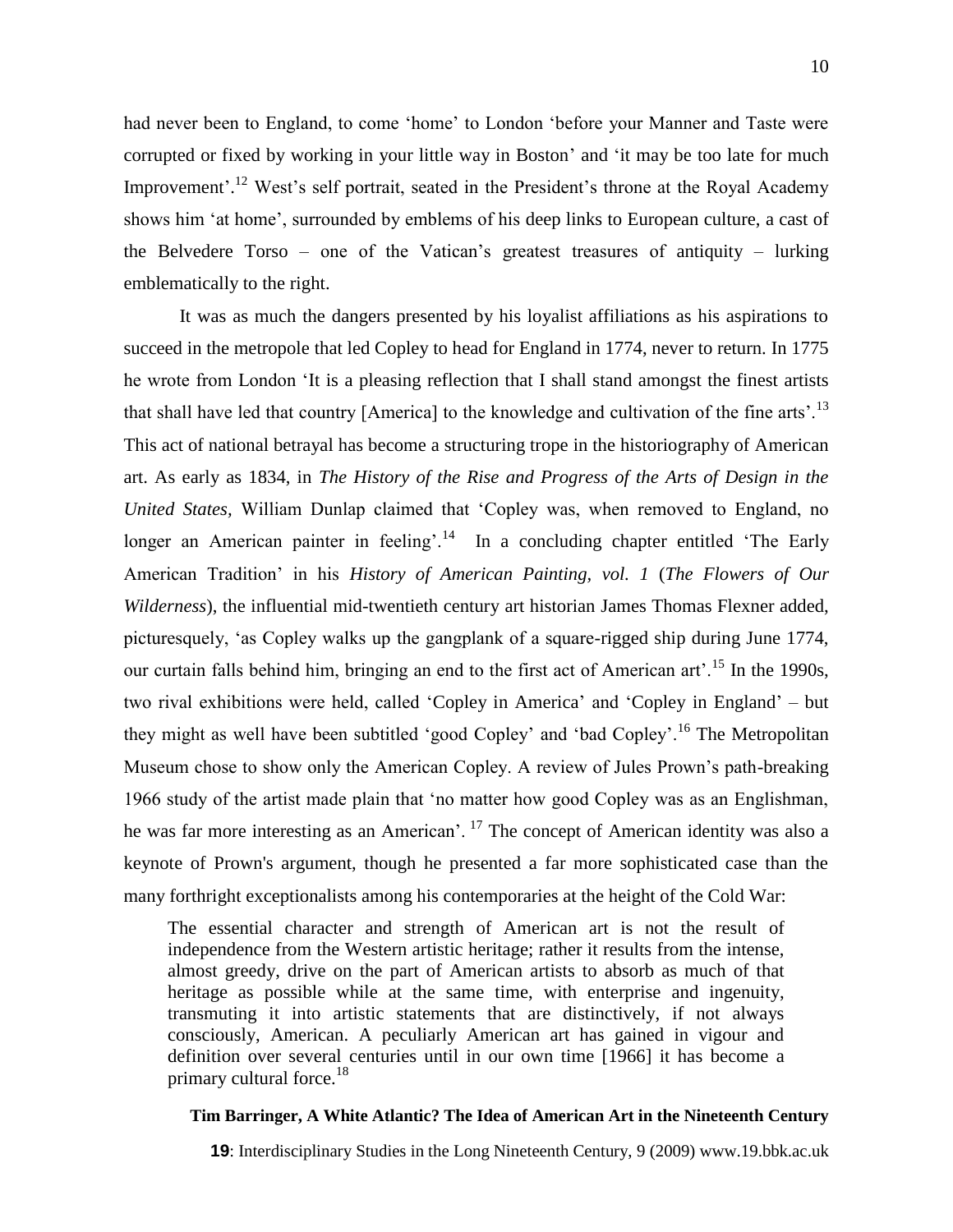

US National Gallery of Art.

In this account, a plucky and enterprising Copley takes his place in, and perhaps even makes possible, a teleological history that surely culminates with the indisputably vigorous Jackson Pollock and even perhaps even with the 'cultural force' that was Andy Warhol.

With his tour-de-force *The Copley Family* (**see fig. 7**), strongly influenced by Sir Joshua Reynolds, the leading British artist of the day, and exhibited to great acclaim at the Royal Academy of 1777, we get a first glimpse of British responses to Copley, and thus the first flickers of attention drawn by American art in the British press.

Evidently Copley had not moved far enough towards the grand manner, since in an echo of West's warning to the Boston artist, the *Morning Chronicle* in 1777 admired *The Copley Family* but found the landscape "so glaring" that it was "difficult for a beholder to guess which object the painter meant to make his main subject'.<sup>19</sup> In the year after the

### **Tim Barringer, A White Atlantic? The Idea of American Art in the Nineteenth Century**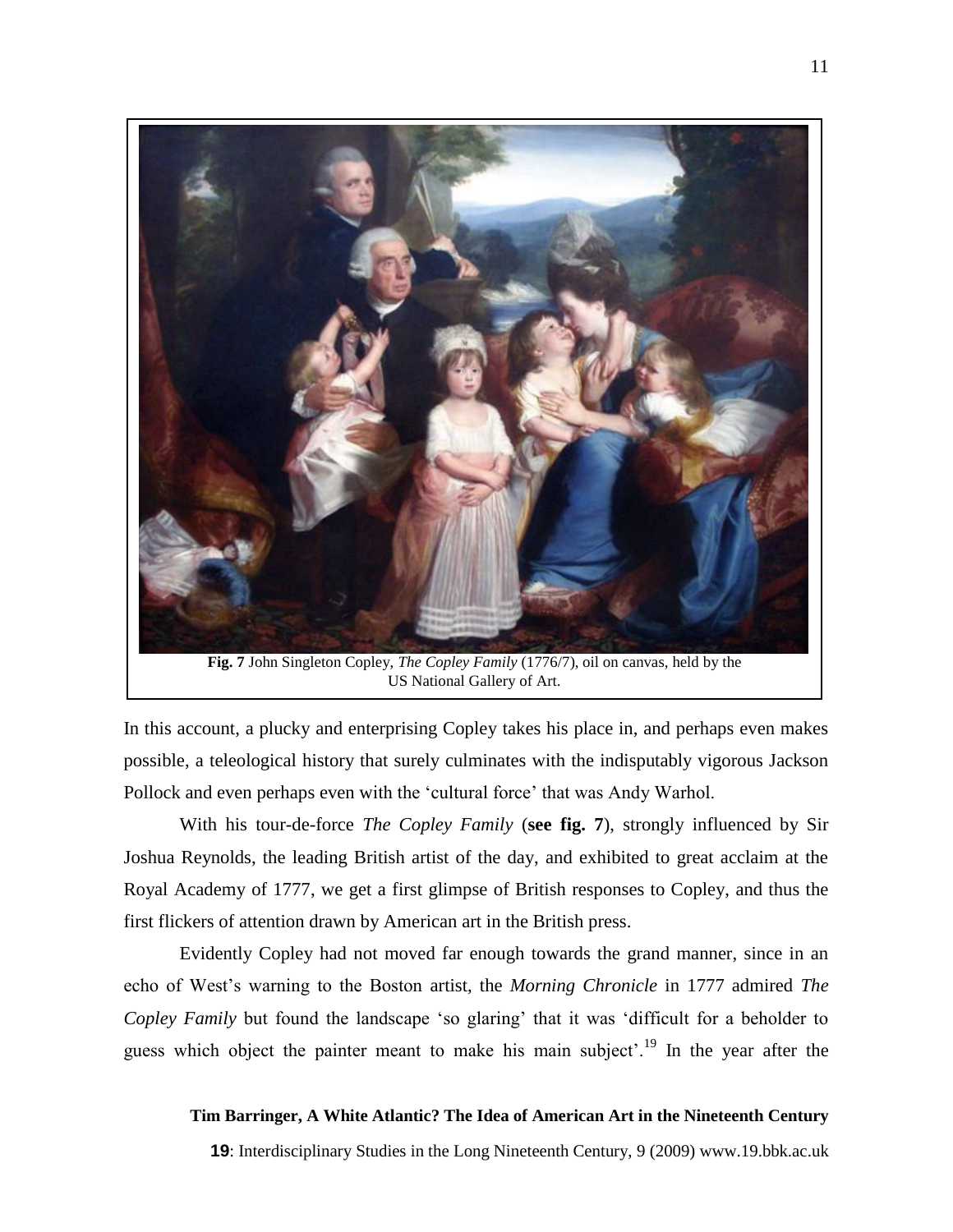American Revolution, the nascent field of art criticism in London utterly ignored Copley"s American background, one columnist merely noting that the work made him (as he thought) "conspicuous in the Croud".<sup>20</sup> The *Morning Chronicle* did admit that "Mr Copley, from the sheer size of his family piece, is likely to be as much the subject of observation in the rooms as any artist who has exhibited'.<sup>21</sup> As a colonist, he was merely one Englishman among many.

Copley"s great rival was Benjamin West, whose life, since the Scottish novelist John Galt's biography of 1816, has likewise been divided into halves.<sup>22</sup> In the first volume, Galt relayed tales of the instinctive American genius born of an old Quaker family Springfield, Pennsylvania, associated with anti-slavery campaigns. He made his first paintbrush by stealing hairs from the family cat Grimalkin, an episode which entered modern popular culture as the subject of a classic 1947 children's book by Marguerite Henry.<sup>23</sup> The untutored West in Galt's account created untutored portraits of local worthies, was taught by American Indians to prepare colours, astonished Roman society by comparing the Apollo Belvedere to a Mohawk warrior, and tactfully used the same pose for his portrait of the less physically imposing figure of the British general *Sir Robert Monckton* (1764, private collection).

The second half of Galt's biography makes relatively little of West's American-ness, and sees him becoming one of the very few painters to receive extensive Royal patronage. I have encountered no suggestion in contemporary sources to suggest that a work like the *[The](http://www.royalcollection.org.uk/eGallery/object.asp?recent=Y&pagesize=100&object=407521&row=614)  [Institution of the Order of the Garter](http://www.royalcollection.org.uk/eGallery/object.asp?recent=Y&pagesize=100&object=407521&row=614)* (1787) painted for Windsor Castle was a work of 'American art', or that such a category could even be imagined. Even West's most radical creation, the modern-dress history painting *[The Death of General Wolfe](http://cybermuse.gallery.ca/cybermuse/search/artwork_e.jsp?mkey=5363)* (1770) was controversial for aesthetic reasons rather than because of its imperial politics, the presence of an American Indian indicating the success of the British colonial operation rather than a distinctive aesthetic for the colony. Wolfe"s status as an imperial martyr in the battle of Quebec is emphasized through an iconographic connection with Christ, despite the modern dress. When he discussed the American War of Independence with George III, "his Majesty knowing the Artist's connection with that country', he was 'able to supply the King with some more circumstantial information'.<sup>24</sup> Despite his local knowledge of the soon-to-beformer colony, West was surely perceived by this moment as being English – an identity

### **Tim Barringer, A White Atlantic? The Idea of American Art in the Nineteenth Century**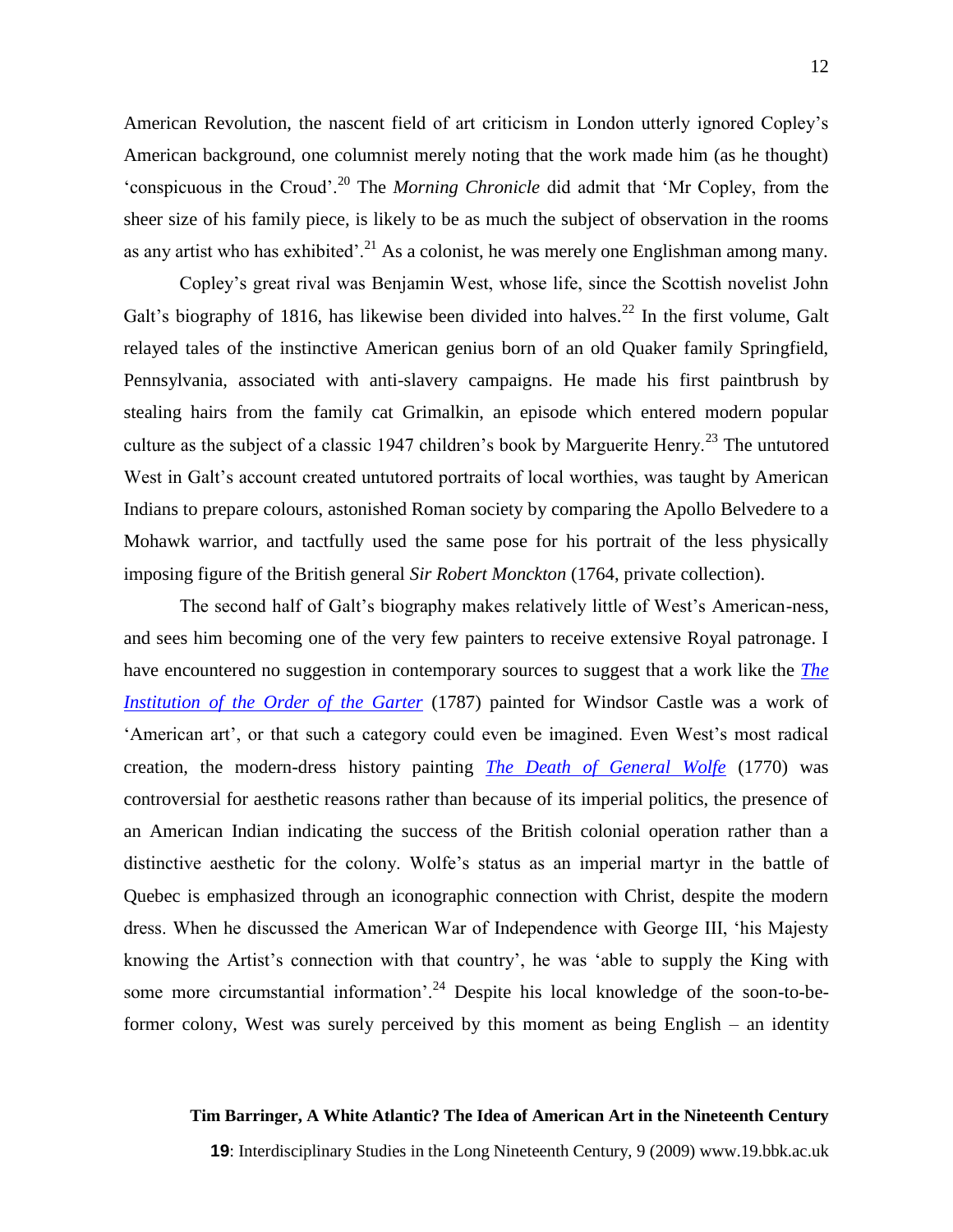confirmed by his assumption of Reynolds"s position as president of the Royal Academy, the most senior role open to an English artist.

## **II Transatlantic Landscape**

History painting and portraiture were the dominant pictorial genres that bound together the white Atlantic in 1800, the former strongly inscribed with elements of imperial ideology, and the latter a confident assertion of familial and mercantile ties within in a transatlantic elite. But landscape was the idiom in which the centripetal and centrifugal forces of America"s post-colonial relationship to Britain would be most forcibly felt during the mid-nineteenth century. West and Copley generally avoided the genre at the moment of its emergence in Britain as the key medium for the definition of national and imperial terrain. Galt's biography of West specifically rules out the American landscape as a worthy subject: in contrast to the Alps or Greece, "in the unstoried solitudes of America, the traveler meets with nothing to awaken the sympathy of his recollective feelings.<sup>25</sup> Washington Allston, the South Carolina planter's son who was educated at Harvard, and became the first American to fashion himself as a Romantic painter, created some powerful essays in landscape while in Europe in 1802-8 and 1811-18, but never turned his attention to the American landscape itself. He did however write a letter of advice to a young American painter emphasizing that "I find no modern school of landscape painting equally capable with the English', and particularly emphasizing Turner, who 'take him all in all has no equal in any age'.<sup>26</sup>

Indeed, with the brilliant success of J.M.W. Turner in the first decade of the nineteenth century landscape unexpectedly became the most prominent genre in transatlantic art in the Anglophone world. An American tourist recalled meeting Turner in the 1830s in France, and the ageing artist had remarked that he was:

Curious about American scenery, and especially the autumn tints of our foliage. He thought it was in vain to paint it [though] he subsequently admitted that he had seen one or two very beautiful pictures from America, of this kind of scenery, and had long entertained the idea of going to see it for himself. $27$ 

### **Tim Barringer, A White Atlantic? The Idea of American Art in the Nineteenth Century**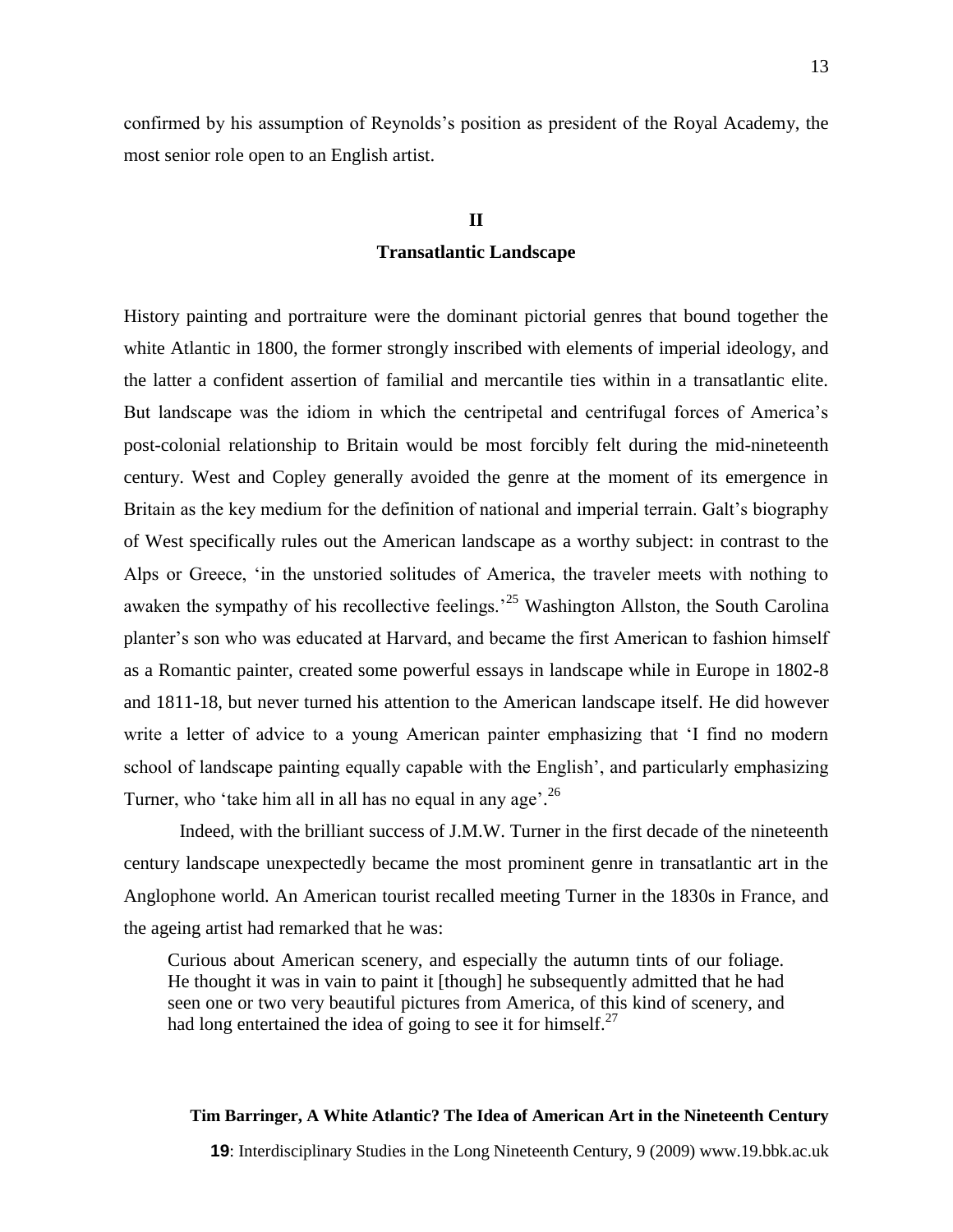These were perhaps those exhibited by Thomas Cole at the Royal Academy and the British Institution in 1830. Here, again, the White Atlantic features as an interstitial space with multiple crossings. Cole was born in Bolton-le-Moors, Lancashire, England, in 1801, the son of a textile manufacturer belonging to a community of Dissenting Protestants in the early years of the industrial revolution. He worked as an engraver in a calico factory in 1815 and became an engraver"s apprentice in Liverpool in 1817, where through the engravings inevitably present in a printmaker's shop, he must have absorbed the main tropes and effects of British landscape art and especially of Turner, its leader. Cole followed his family across the Atlantic in 1818, and more than any other artist, has been positioned as the font of a distinctively American art: so, for example, in Henry H. Tuckerman in *American Artist Life* of 1847: "To [Cole] might be directly traced the primal success of landscape painting as a national art in the New World; his truth and feeling excited enthusiasm.<sup>28</sup> Although his status as an immigrant was typical rather than exceptional, Cole"s biographers felt the need not only to establish his American identity, but also to dissociate him from his British origins. William Cullen Bryant made the following demonstrably untrue claim in his funeral oration for Cole:

He regarded himself […] as an American, and claimed the United States as the country of his relatives. His father passed his youth here, and his grandfather, I have heard him say, lived the greater part of his life in the United States.<sup>29</sup>

The key text here is *History of the Rise and Progress of the Arts of Design in the United States*, by the painter, playwright and journalist William Dunlap, which was first published in 1834 during Cole"s lifetime and with the artist"s active support. The paradigmatic episode in Dunlap's account is Cole's visit to the Hudson Highlands and the Catskill mountains  $-$  a direct confrontation with the wilderness which transformed him into an American genius. It was only four years later, and only a decade after he had left England, however, that Cole decided to visit Europe, wanting in particular, he wrote to a friend "to be in London in time to see the Exhibition at Somerset House<sup>', 30</sup> Here he saw Constable's *Hadleigh Castle* (1829) and Turner"s *[Ulysses Deriding Polyphemus](http://www.nationalgallery.org.uk/server.php?show=conObject.1172)* (1829), of which he made careful drawings. Cole visited Turner"s studio on 12 December 1829 and saw *[Snow Storm: Hannibal and his Army](http://www.tate.org.uk/servlet/ViewWork?workid=14750)  [Crossing the Alps](http://www.tate.org.uk/servlet/ViewWork?workid=14750)* (1812), 'a sublime picture with a powerful effect of Chiaro scuro'.<sup>31</sup>

### **Tim Barringer, A White Atlantic? The Idea of American Art in the Nineteenth Century**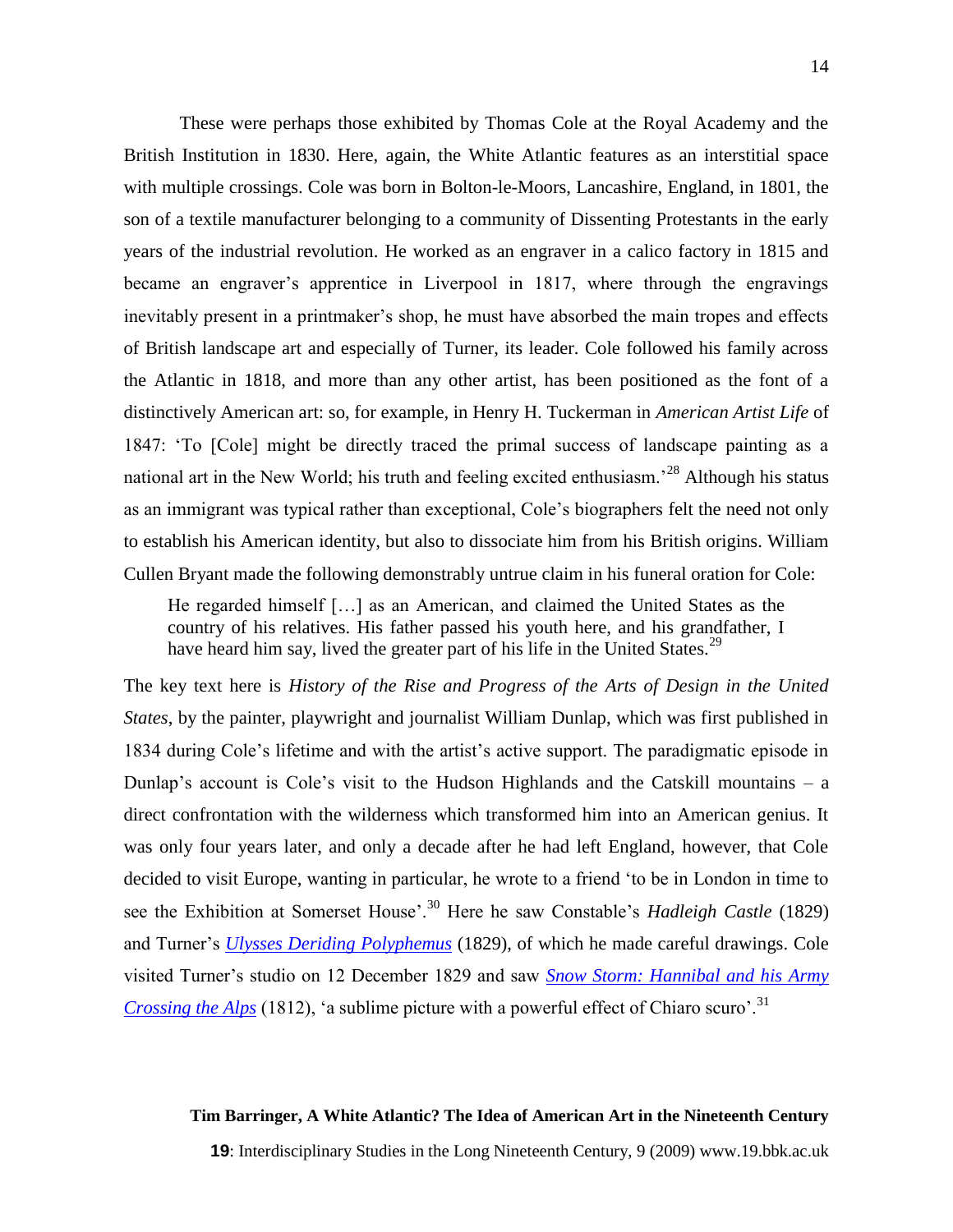

**Fig. 8** Thomas Cole, *A Tornado in the Wilderness* (1830), oil on canvas, held by the Corcoran Gallery of Art, Washington, DC.



Collection of The New-York Historical Society.

### **Tim Barringer, A White Atlantic? The Idea of American Art in the Nineteenth Century**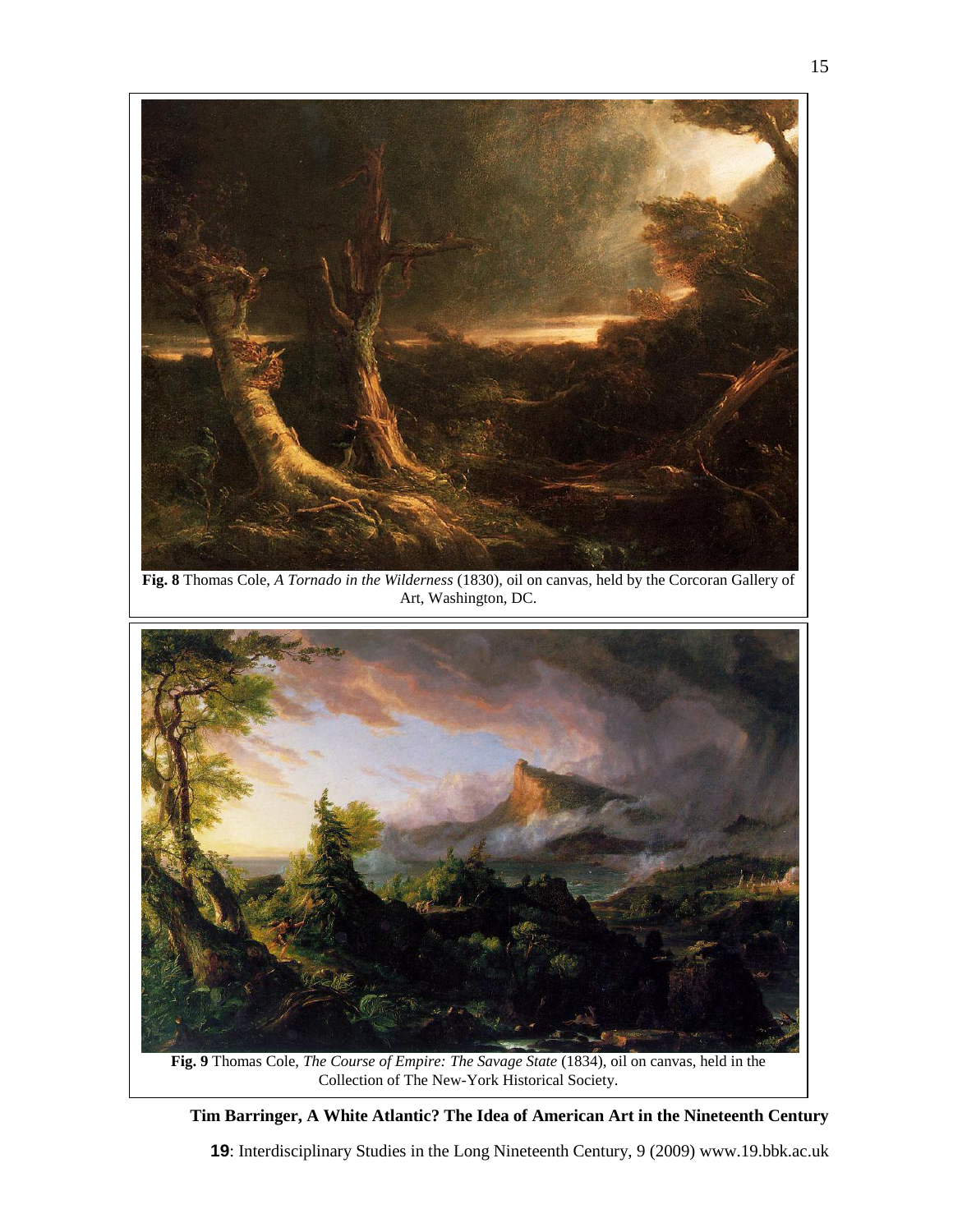With high hopes, Cole himself sent a painting of *The Falls of Niagara* (now lost) – an unmistakable emblem of American difference – to the British Institution, where it did not meet with the heroic welcome he was hoping for. He wrote: "Imagine the mortification of finding it, as well as another picture of mine, hung so that it cannot be seen.<sup>32</sup> The press completely ignored the canvas. Hoping for better, he sent to the so-called "landscape Academy,' the Society of British Artists at Suffolk Street, what he described as 'the grandest picture I have painted", *A Tornado in the Wilderness* (**see fig. 8**). Cole wrote to Dunlap that "it was praised exceedingly in several of the most fashionable papers'.<sup>33</sup> Some hours in the British Library and the latest on-line reference tools fail to unearth any of these references, suggesting that Cole may have been embroidering the stark reality of London's indifference to his work.

If Cole"s attempt to persuade the British press and public of the merits of American painting resulted in very few sales and virtually no press coverage, his own responses to the trip, I suggest, laid the groundwork for his series *The Course of Empire*, conceived in 1831 and completed in 1836, a key work of the white Atlantic inter-culture.<sup>34</sup> Following an imaginary country through the stages of historical development, from the Savage State through a Pastoral or Arcadian era, it moves on to demonstrate the dangers of overweening luxury in *Consummation of Empire* through canvases depicting *Destruction* and *Desolation*  **(see figs. 9-11)**. It has conventionally been understood as an allegory of American progress and the dangers of Jacksonian expansionism. I have suggested elsewhere, however (to the incredulity of American colleagues), that Cole was alluding to the overweening ambitions of the empire at whose heart he grew up, and whose crisis and ultimate military victory in the Napoleonic Wars he experienced during his adolescence – that of Britain. *Consummation of Empire* reads smoothly as a satiric view of Imperial London, with commercial and government buildings astride a fantastic depiction of the River Thames in the decadent, but opulent, regency and personal reign of George IV.

Its creamy fantasy architecture has as much in common with the theatrical stucco of John Nash's Cumberland Terrace (1826) in Regent's Park, as with Trajan's Rome. Explicit compositional and conceptual debts to Turner and Constable add to these overtones and place the work firmly in the context of British Art. Constable"s grandiose *Opening of Waterloo* 

### **Tim Barringer, A White Atlantic? The Idea of American Art in the Nineteenth Century**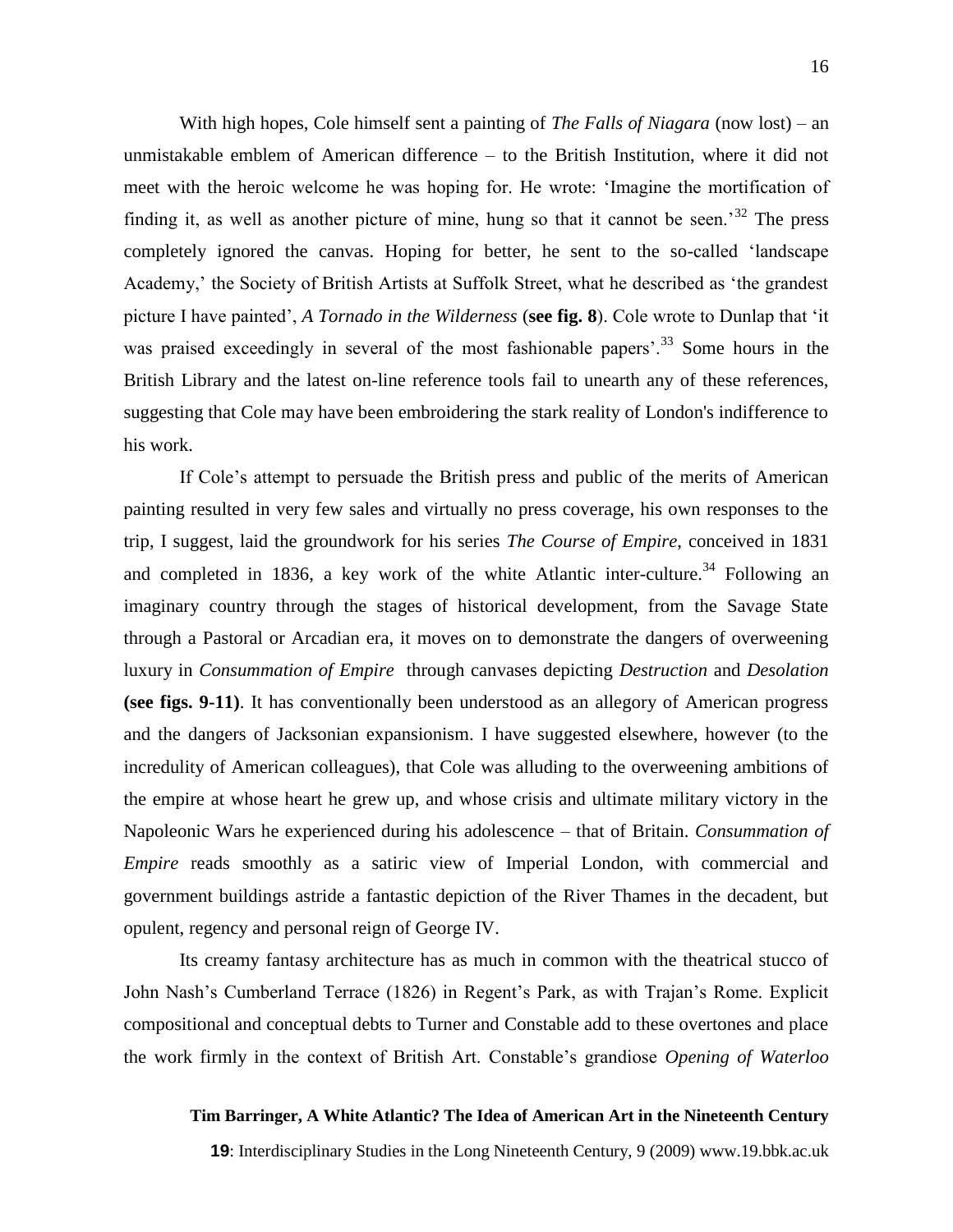

the Collection of The New-York Historical Society.

*Bridge* (1831) was in his studio when Cole visited in 1829. Turner's **Snow Storm: Hannibal** *[and his Army Crossing the Alps](http://www.tate.org.uk/servlet/ViewWork?workid=14750)* (1812), which Cole had admired in Turner's studio was surely a decisive influence on *Destruction*. These works are true white Atlantic hybrids – allegorizing both the rise of the USA and the fall of the British empire, they announce the arrival of an American art which is nonetheless formally and technically virtually indistinguishable from its British counterpart. *Desolation* is neither more nor less than a New World re-working of *Hadleigh Castle*, Constable"s apocalyptic vision of an England ruined by modernity and reform.

Cole"s *Course of Empire* was at the heart of a vigorous, though unsuccessful, attempt to found a National Gallery in New York in 1850, and the paintings were not seen in London until 2002 when they were included in the exhibition Andrew Wilton and I curated – ironically, or perhaps appropriately, at Tate Britain. A century and three quarters after Cole's bruising encounter with the London critics, their successors caught on to the idea of nineteenth-century American Art, but perhaps inevitably that entirely insular phenomenon,

### **Tim Barringer, A White Atlantic? The Idea of American Art in the Nineteenth Century**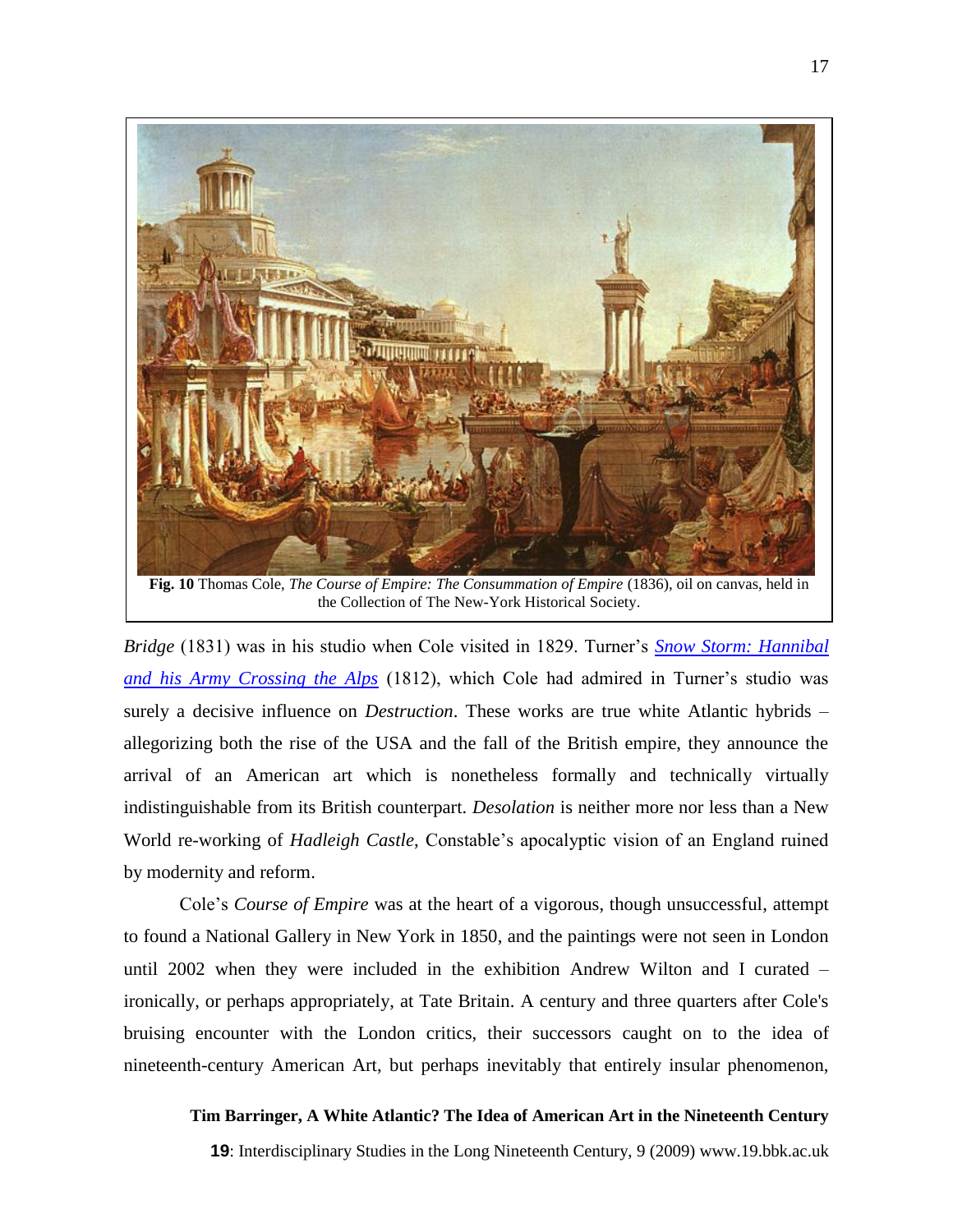Brian Sewell, of the *Evening Standard,* described *The Course of Empire* pictures as 'nincompoop absurdities'.

An interlude in the history of the reception of American art in Britain can be found in the visit of the pioneering western explorer and ethnographer George Catlin to London in 1839, along with 310 portraits of north American Indians, 197 scenes of Indian life in oils, a 25-foot high Crow Lodge and crate loads of curiosities including craftwork, clothes and weaponry, and finally two grizzly bears.<sup>35</sup> The show at the Egyptian Hall, which opened in 1840, was a popular if not a commercial success: 'the English grudge a shilling,' wrote Mrs Catlin, 'more than the Americans do 50 cents'.<sup>36</sup> Catlin provided lavish ethnographic interpretation to accompany his show, following the precedent of single-painting exhibitions by Copley and others. In the end, Catlin took to wearing Indian dress himself and at one point he is thought to have hired poor Cockney boys from the East End to perform in a kind of blackface as Indians, allowing John Leech in *Punch* to execute a visual pun linking the American savages with those of the East End of London. Paintings were only one element in



**Fig. 11** Thomas Cole, *The Course of Empire: Desolation* (1836), oil on canvas, held in the Collection of The New-York Historical Society.

### **Tim Barringer, A White Atlantic? The Idea of American Art in the Nineteenth Century**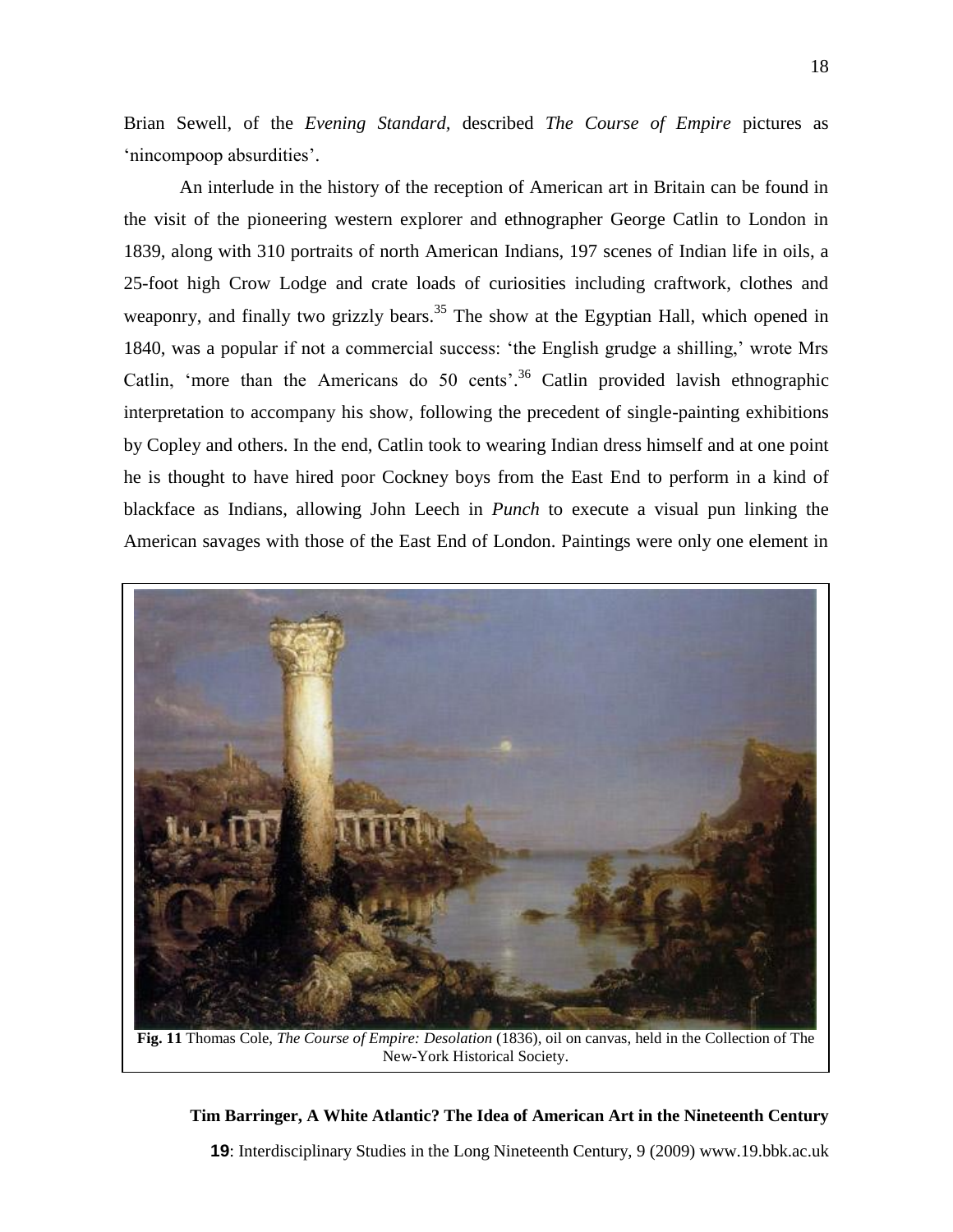the show and when Catlin was presented to Queen Victoria in 1843 it was as "the celebrated North American traveler' not an artist.<sup>37</sup> But while Catlin's landscapes are somewhat schematic, his portraits of Indian figures have a striking grandeur which owes little to European precedent. Here one does sense an art emerging from the unique circumstances of North America. A monumental installation of Catlin's Indian Gallery can now be seen in the Smithsonian American Art Museum.

A culminating work in the inter-culture of Anglo-American landscape painting from before the Civil War is *[Autumn on the Hudson River](http://www.nga.gov/cgi-bin/pinfo?Object=46191+0+none)* by Jasper Francis Cropsey, begun in London in 1858 during the artist"s five-year residence in Kensington. When the picture was exhibited in 1860, Cropsey prepared an accompanying pamphlet, noting that the work represented the view from hills "on the west bank of the Hudson looking towards its mouth, about sixty miles from New York, between Newburgh and West Point. The time of year is the month of October". The painter's stated aim was to convey "the vastness and magnitude of the American landscape, the clearness and beauty of the atmosphere, and the richness and variety of colour in the foliage during the 'Indian Summer' period of the year'.<sup>38</sup> The work was shown in Cropsey's studio, and then in a public gallery in Pall Mall. The *Art Journal* noted:



Metropolitan Museum of Art.

### **Tim Barringer, A White Atlantic? The Idea of American Art in the Nineteenth Century**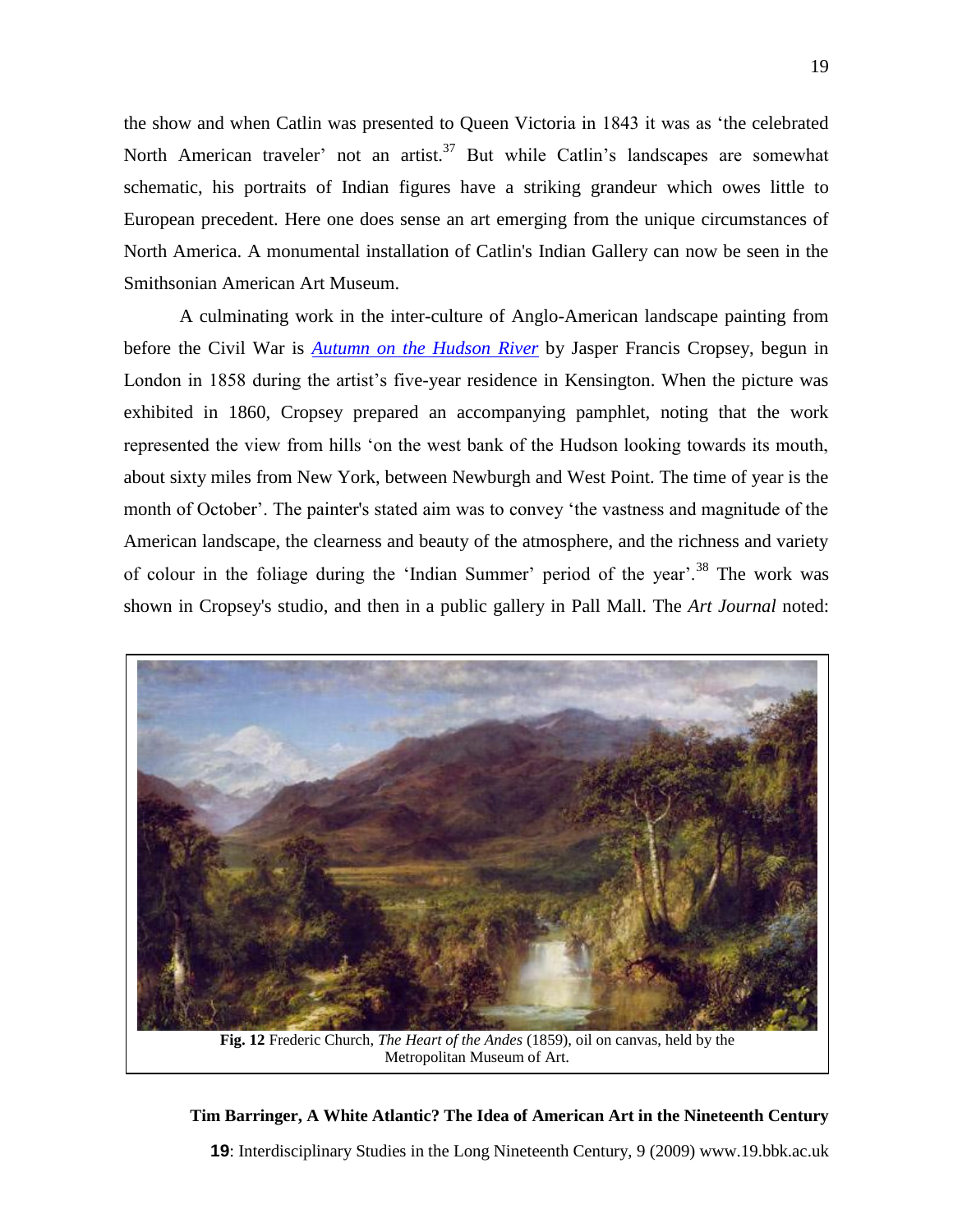"At first, we are well-nigh startled at the red and golden gorgeousness of those trees of slender and perhaps somewhat wayward growth which rise on each hand, and range away in the middle distance towards the lake-like river.' The 'remarkable vegetation' was the subject of some disbelief, and an oft-repeated anecdote has Queen Victoria questioning Cropsey's admittedly garish colours, only to be confounded weeks later by the arrival of a specimen of American foliage sent over by Cropsey's family in New York state. As Andrew Wilton notes, the *Art Journal* likened Cropsey's work to Turner's: "And by this we mean specially that the composition – the arrangement, the proportion, the shape of the masses – is unusually elegant and beautiful; and that there is a refined feeling for aerial tenderness, and light, and repose throughout." Refinement and repose sound more like old world epithets than new, and the most immediately proximate of Turner"s works is, significantly, titled *[England: Richmond](http://www.tate.org.uk/servlet/ViewWork?workid=14761&roomid=1992)  [Hill on the Prince Regent's Birthday](http://www.tate.org.uk/servlet/ViewWork?workid=14761&roomid=1992)* (1819). To appropriate the composition of so profoundly nationalistic a work for an American landscape whose central claim seems to be the blessings of divine providence on the Republic was bold, particularly since Cropsey's work was painted, exhibited and sold in London. This work brilliantly appropriated the tradition of English landscape painting for the United States but it still acknowledged London as the centre of the Anglo-Saxon art world. In 1862 the picture appeared at the second "Exhibition of the Industry of All Nations". It remained in Britain until 1951.

By 1862, however, the Manchester merchants whose work had been the backbone of the 1851 Great Exhibition were in the hands of the cotton famine, and the Civil War was underway. The artist whose work best epitomizes this moment in American art is perhaps Frederic Church, already known to London exhibition goers because his *[Niagara](http://www.corcoran.org/collection/highlights_main_results.asp?ID=51)* (1857) and *Heart of the Andes* (**see fig. 12**) had been shown in London prior to being engraved, garnering considerable attention. Church"s early works explicitly link nation and narration, such as *Hooker and Company Journeying through the Wilderness from Plymouth to Hartford, in 1636* (1846). *Niagara* admired in London in 1857, has become a national icon, enshrined at the heart of Museum of Modern Art's bicentennial exhibition of 1976, 'The Natural Paradise: Painting in America 1800-1950'. John Wilmerding, writing in the catalogue, couldn't resist the parallels between this work and the triumphant works of his own day:

On one level the literal or implied panoramic scale of canvases from both periods surely recalls the continuing American association of the vast landscape with the

### **Tim Barringer, A White Atlantic? The Idea of American Art in the Nineteenth Century**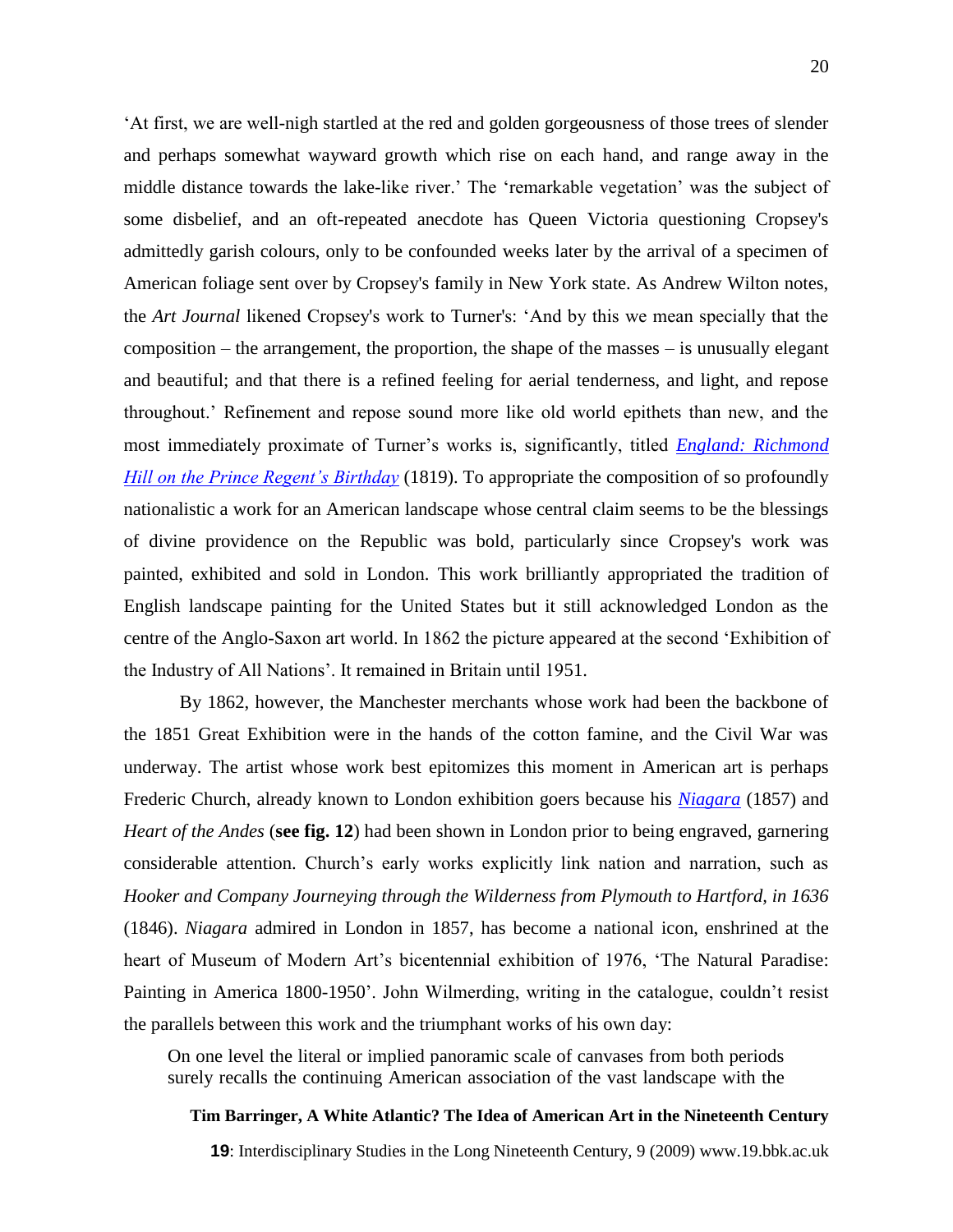national identity. The pulsing surges of energy, seemingly uncontainable within the picture"s framing edges, characterize equally the view of nature described in Frederick Church"s *Niagara Falls* of 1857 and embodied in Jackson Pollock"s *Autumn Rhythm* of almost a century later. The latter, of course, is no landscape, but it is very much an American environment.<sup>39</sup>

In his mature masterpieces such as *[Twilight in the Wilderness](http://www.clevelandart.org/exhibcef/highlights/html/3910085.html)* (1860), figuration is excluded in favour of meticulous observation of natural detail. I have argued elsewhere that *Twilight* was a response to Church"s readings of John Ruskin"s description in *Modern Painters, vol. 1*  (1843) of a work Church had never seen, *Slavers Throwing Overboard the Dead and Dying, Typhoon Coming On* (**see fig. 13**) in which the critic unforgettably ties the blood-red of the clouds and the 'guilty ship' to the subject of slavery.<sup>40</sup> The next of Church's paintings to come to London was a massive canvas depicting icebergs off the Labrador Coast.<sup>41</sup> The emblematic presence of a wrecked ship suggested both the futility of human endeavour and the dangers posed by the Civil War, a theme made more prominent when Church changed the title to *The North*. A critic wrote in 1861: "It is a thought of which an American can be proud, that a native artist, without even the sight of a "great master" has proved to all the world that genius dwells in our young country, as well as in old crowded effete Europe.<sup>42</sup> Yet Church was unable to find a buyer for it in the USA. He exhibited the work at the German Gallery, New Bond St, in 1863, reverting (perhaps because of British support for the confederacy) to the original title *Icebergs*. A superb chromolithograph was made in 1864-5 by Charles Ridson of Day & Company. The critics were in awe. "I have never seen anything like the singularly truthful and delicate painting of the prismatic effect on these monstrous masses of opaque ice; and indeed, no such painting has ever been seen", noted the *Manchester Guardian*, continuing with the admonition: "Let all your readers who love art, and visit London, take care to see this picture.<sup> $43$ </sup> John Ruskin, however, insistent on the picturesque virtues of association, was unconvinced by what he saw as Church"s soulless essays in naturalism: "There are crude efforts at landscape painting, made continually upon the most splendid physical phenomena, in America, and other countries without any history. It is not of the slightest use." Ruskin saw all Church"s works on their exhibition in London but in 1871 told his Oxford students: "Niagara, or the North Pole, or Aurora Borealis, won"t make a landscape; but a ditch at Iffley

### **Tim Barringer, A White Atlantic? The Idea of American Art in the Nineteenth Century**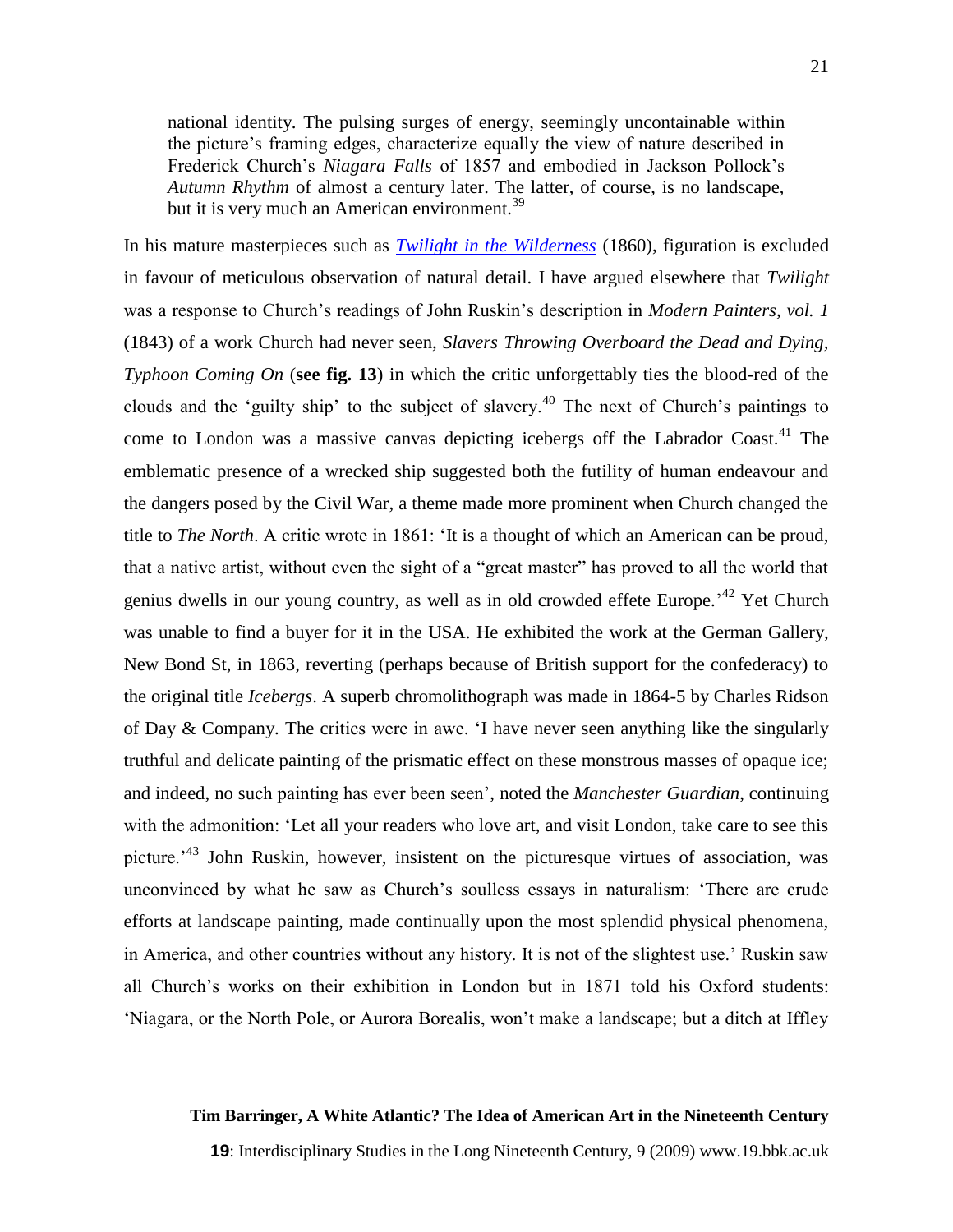will, if you have humanity enough in you to interpret the feelings of hedgers and ditchers, and frogs'.<sup>44</sup>

*Icebergs* was purchased by the Manchester railway engineer Sir Edward Watkin and hung in his mansion, Rose Hill, at Northenden, until 1901. When the house became a remand home for delinquent boys, the painting, too large to move, was nailed up behind a wall. Its discovery in 1979 and sale in London for \$2.5 million – then the highest price paid for any painting – announced, once again, the idea of nineteenth-century American art to a stunned British and European audience. *Icebergs* now hangs in the Dallas Museum of Fine Arts, in a frame made for it in London for the "American Sublime" exhibition in 2002 – a nice emblem of the continuing hyrbidity of old and new worlds in the fabrication and interpretation of the work. What might be the painting's final transit across the Atlantic for that loan exhibition  $-a$ "coming home" of the sort Benjamin West recommended to John Singleton Copley – can



**Fig. 13** J.M.W. Turner, *Slavers Throwing Overboard the Dead and Dying, Typhoon Coming On* (1840) held by the Museum of Fine Arts, Boston.

### **Tim Barringer, A White Atlantic? The Idea of American Art in the Nineteenth Century**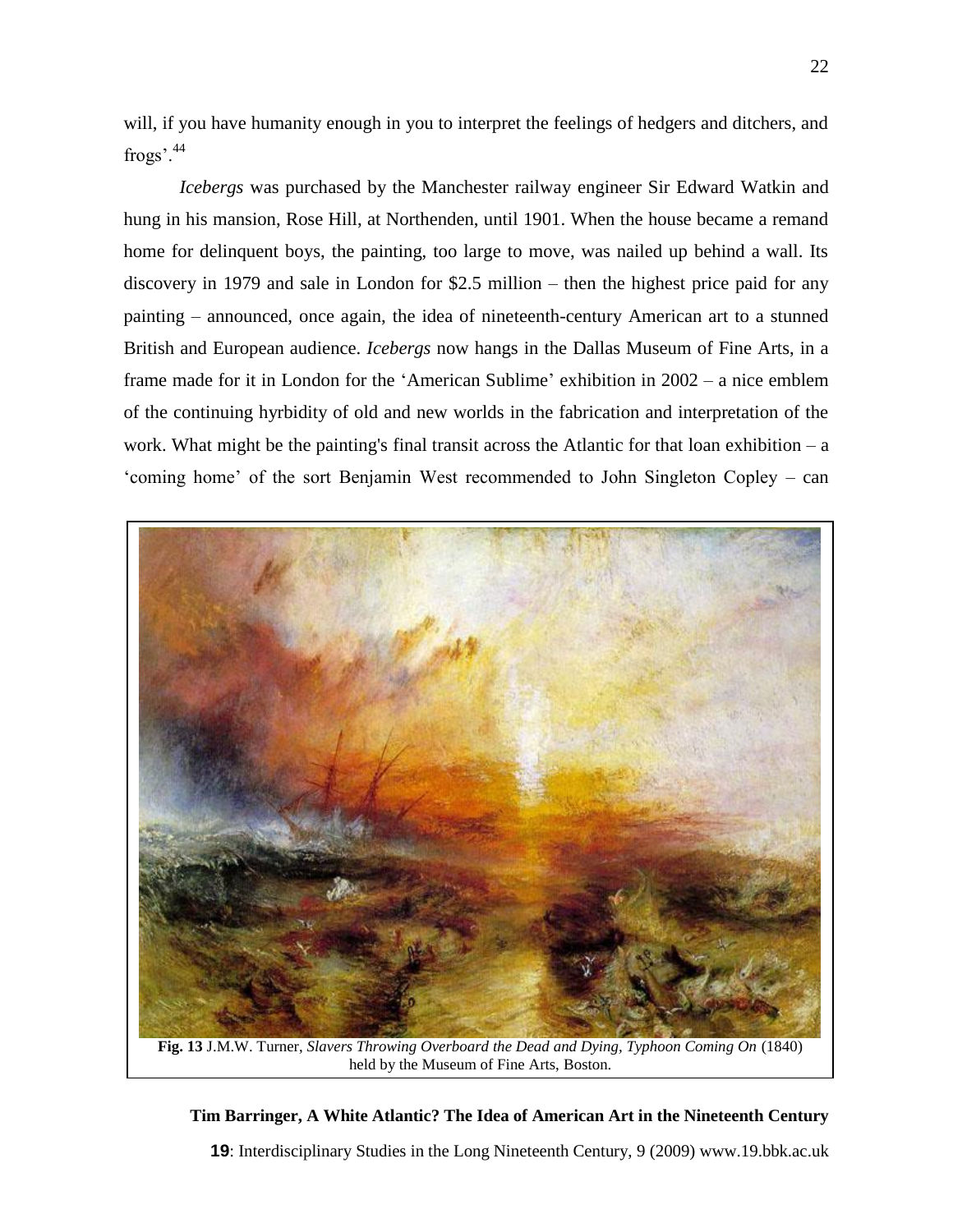stand as an emblem of the Atlantic inter-culture of the white Atlantic within which *The Icebergs* was originally produced.

As will, I hope, be obvious, this essay's title – deliberately facetious – is precisely not a call for the segregation of Atlantic studies by means of a racially-determined binary. The issue of slavery is as inevitably present across the whole of north American cultural production in the nineteenth century as that of empire is in European art and literature. Following Jennifer Roberts's insight in her groundbreaking work on Copley, this essay simply argues for the deployment in relation to the traditional, canonical centre-ground of American art some of the same liberating methodological moves firmly established in the study of the Atlantic inter-culture in African-American studies. Within that broader project, by looking at the idea of American art in nineteenth-century England, a topic rich with research possibilities, we might be able to unbalance or problematize the essentialist narrative which has isolated the history of American art and closed down so many avenues of interpretative enquiry. If we widen our frame of reference to incorporate all points in Copley's and West's life-journeys, all possible viewers of the chromolithograph of Church's *Icebergs*, we might arrive at a fuller appreciation of an enlarged canon of American art. In such an expanded context, American art might be understood not as the unique emanation of a national spirit, but as a key aspect of a vibrant Atlantic inter-culture.

### **Endnotes**

 $\overline{a}$ 

I am grateful to Ruth Livesey and Ella Dzelzainis for the opportunity to participate in the stimulating symposium from which these papers derive. The text presented here has been only minimally edited from the version delivered verbally, as will be clear from its style. Some of the ideas explored here are laid out in more detail in my essay "Unmistakably American? National myths and the historiography of landscape painting in the USA" in Christiana Payne and William Vaughan, eds., *English Accents: Interactions with British Art, c.1776-1855* (Aldershot: Ashgate, 2004), pp.226-246.

<sup>1</sup> See 'The Met Offers a New Look at Americana', *New York Times*, 5 May 2008, p. C1. See also the Museum's website: <http://www.metmuseum.org/works\_of\_art/american\_decorative\_arts/american\_wing\_2009.aspx> [accessed 10 May 2009].

### **Tim Barringer, A White Atlantic? The Idea of American Art in the Nineteenth Century**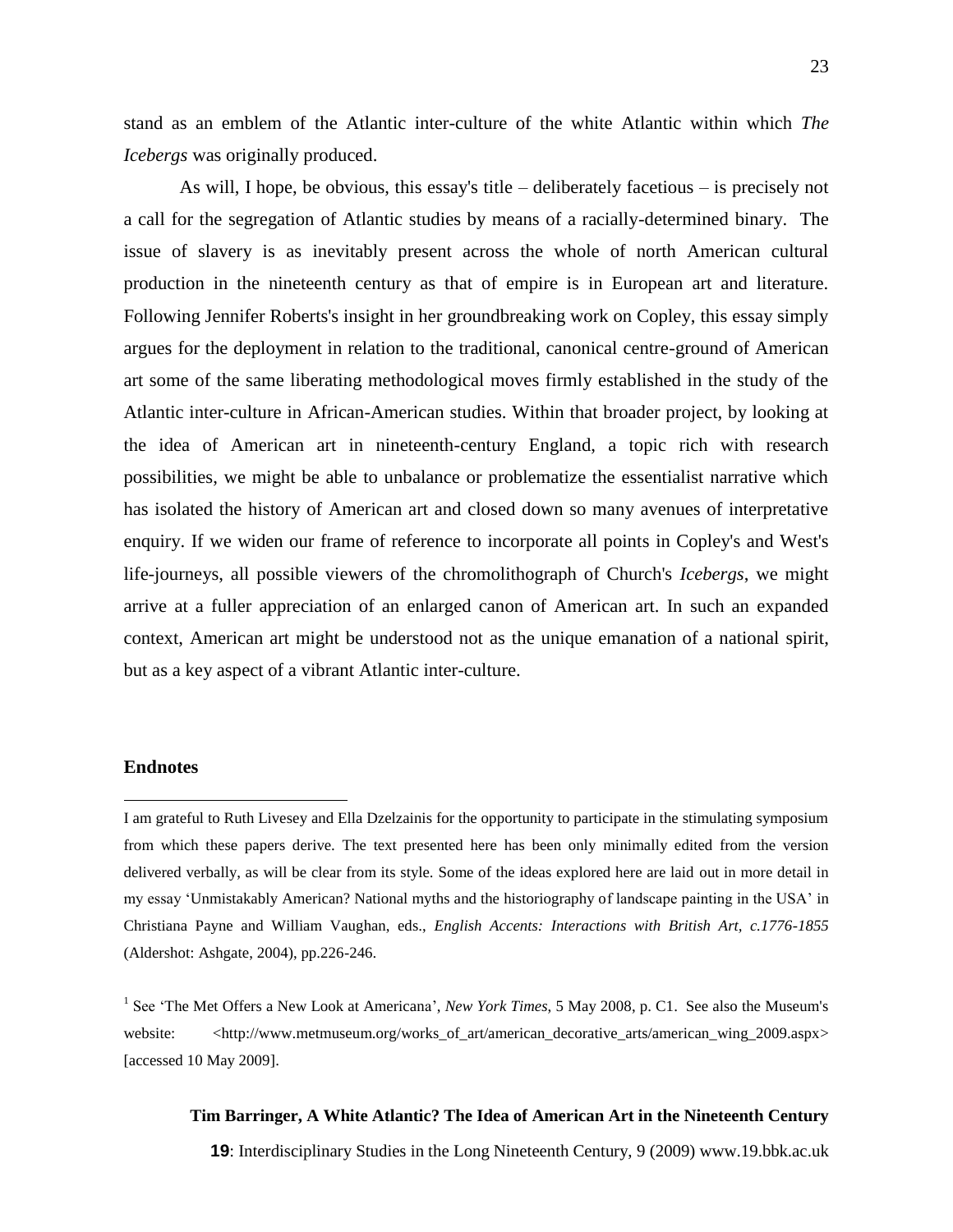<sup>2</sup> Homi Bhabha, ed., *Nation and Narration* (London: Routledge, 1990).

3 [<http://www.metmuseum.org/special/se\\_event.asp?OccurrenceId={E4F51062-8A08-4593-8273-](http://www.metmuseum.org/special/se_event.asp?OccurrenceId=%7bE4F51062-8A08-4593-8273-8807B8201F95%7d) [8807B8201F95}>](http://www.metmuseum.org/special/se_event.asp?OccurrenceId=%7bE4F51062-8A08-4593-8273-8807B8201F95%7d) [accessed 10 May 2009]

<sup>4</sup> What follows relies on Alan Wallach's penetrating account in "William Wilson Corcoran's Failed National Gallery" in Wallach, *Exhibiting Contradiction: Essays on the Art Museum in the United States* (Boston: University of Massachusetts Press, 1998), pp. 22-37.

5 See Joy Kasson, *Marble Queens and Captives: Women in Ninteenth-Century American Sculpture* (New Haven: Yale UP, 1990), pp. 69-72.

6 See Tim Barringer, Gillian Forrester and Barbaro Martinez-Ruiz, *Art and Emancipation in Jamaica: Isaac Mendes Belisario and his Worlds* (New Haven: Yale University Press/Yale Center for British Art, 2007).

7 John Singleton Copley to unknown recipient, probably Captain R.G. Bruce, 1767, quoted *Letters and Papers of John Singleton Copley and Henry Pelham,* ed. by Guernsey Jones, (Cambridge, MA: Massachusetts Historical Society, 1914), p.64.

<sup>8</sup> See Jennifer Roberts, 'Copley's Cargo: Boy with a Squirrel and the Dilemma of Transit', *American Art*, 21: 2 (2007), 21-41. Roberts's article represents an analytical breakthrough in this field, and the arguments expressed here are strongly influenced by her scholarship. Her forthcoming book, *Transporting Visions*, is eagerly awaited.

<sup>9</sup> Quoted Roberts, p. 21.

<u>.</u>

<sup>10</sup> *New York Review of Books*, 28 June 2008.

<sup>11</sup> Quoted Carrie Rebora and Paul Staiti et. al, *John Singleton Copley in America* (New York: Metropolitan Museum of Art, 1995), p. 238.

<sup>12</sup> Benjamin West to John Singleton Copley, 4 August 1766, in Jones, *Letters and Papers of John Singleton Copley,* pp. 41-42.

<sup>13</sup> John Singleton Copley to Henry Pelham, 1771, in Jones, p. 301.

<sup>14</sup> William Dunlap, *History of the Rise and Progress of the Arts of Design in the United States* vol.1, (New York: George P. Scott and Co., Printers, 1834), p. 117.

<sup>15</sup> John Flexner, *The History of American Painting*, vol. I, *First Flowers of Our Wilderness: The Colonial Period* (1947; New York: Dover Publications, 1969), p. 244.

<sup>16</sup> See Rebora and Staiti; and Emily Ballew Neff, *John Singleton Copley in England* (London: Merrell Holberton; Houston, Texas: Museum of Fine Arts, 1995).

<sup>17</sup> 'The Artist who lived twice', *The Artist*, 1 May 1966, cutting in the Frick Library, New York.

<sup>18</sup> Jules Prown, *John Singleton Copley*: *In America, 1738-1774,* 2 vols. (Cambridge MA: Harvard University Press, 1966), vol. 1, p. 2.

<sup>19</sup> *The Morning Chronicle,* 26 April 1777, quoted Neff, p. 94.

 $20$  Jones, p. 241.

### **Tim Barringer, A White Atlantic? The Idea of American Art in the Nineteenth Century**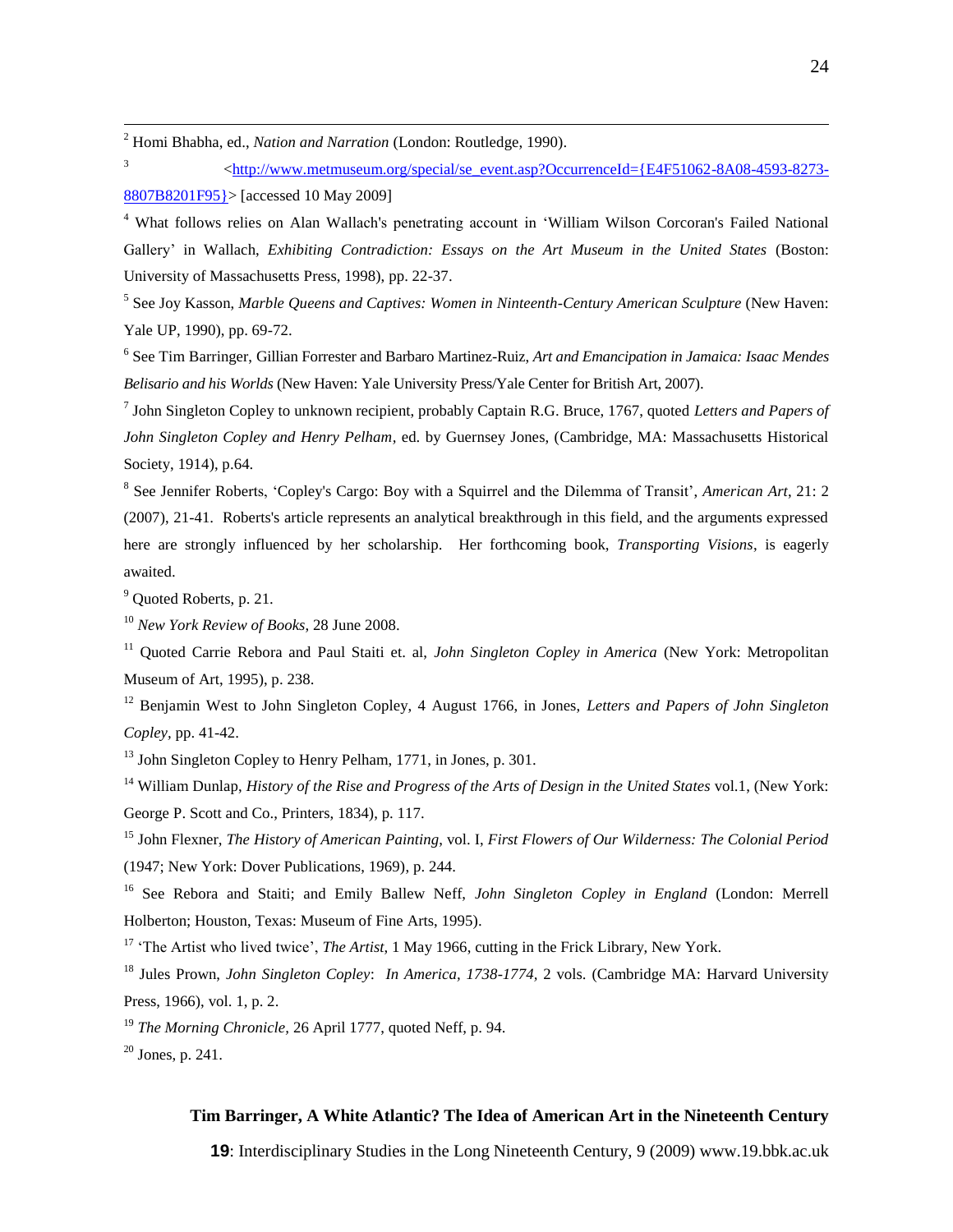<sup>21</sup> *The Morning Chronicle,* 26 April 1777, quoted Neff, *John Singleton Copley in England*, p. 94

<sup>22</sup> John Galt, *The Life and Studies of Benjamin West, Esq., President of the Royal Academy of London, Prior to his Arrival in England* (London: T. Cadell and W. Davies, 1816).

<sup>23</sup> Marguerite Henry and Wesley Dennis, *Benjamin West and his Cat Grimalkin* (New York: The Bobbs-Merrill Co., 1947).

 $24$  Galt, pp. 70-71.

 $25$  Galt, p.79.

<u>.</u>

<sup>26</sup> Washington Allston to Henry Pickering, 23 November 1827, in *The Correspondence of Washington Allston,* ed. by Nathalia Wright, (Lexington, Kentucky: University Press of Kentucky, 1993), p. 245.

<sup>27</sup> Robert K. Wallace, "Reminiscences of Turner, from *The Crayon*, 1855", *Turner Studies*, Summer 1988, 8:1, 46-7, quotation from p.46. The article is reprinted from *The Crayon*, vol.1, p.108.

<sup>28</sup> Henry H. Tuckerman. *American Artist Life comprising biographical and critical sketches of American artists, preceded by an historical account of the rise and progress of art in America,* (second edition, New York: G.P.Putnam & Son, 1867), p. 28.

<sup>29</sup> William Cullen Bryant, *A Funeral Oration occasioned by the Death of Thomas Cole, delivered before the National Academy of Design, 4 May 1848* (New York: National Academy, 1848), p.6

<sup>30</sup> Thomas Cole to Thomas Perkins, 4 April 1829, quoted Ellwood C. Parry III, *The Art of Thomas Cole: Ambition and Imagination* (Newark: University of Delaware Press, 1988), p. 94.

<sup>31</sup> Louis Legrand Noble, *The Life and Works of Thomas Cole*, ed. by Eliot S. Vessell (Cambridge: Bellknap Press of Harvard University, 1964), p. 81.

<sup>32</sup> Thomas Cole to Robert Gilmor, 1 March 1830, quoted Parry, *The Art of Thomas Cole*, p. 101.

 $33$  Noble, p. 80.

<sup>34</sup> For a fuller commentary on *The Course of Empire* see Andrew Wilton and Tim Barringer, *American Sublime: Landscape Painting in the United States, 1820-1880* (London: Tate, 2002), pp. 51-4 and 95-108; and Tim Barringer, "From Source to Sea", in Mark Dorrian and Gillian Rose, eds, *Deterritorialisations: Rethinking Landscape and Politics* (London: Black Dog Publishing, 2003), pp. 24-39.

<sup>35</sup> On Catlin see George Gurney and Therese Thau Heyman, *George Catlin and his Indian Gallery* (Washington, D.C.: Smithsonian American Art Museum, 2002); Brian W. Dippie, *Catlin and his contemporaries; the politics of patronage* (Lincoln: University of Nebraska Press, 1990).

<sup>36</sup> Quoted in Gurney and Heyman, p.66.

<sup>37</sup> Gurney and Heyman, p.72.

<sup>38</sup> All the reviews of this work cited here derived from Andrew Wilton's catalogue essay in Wilton and Barringer, p. 137-8.

### **Tim Barringer, A White Atlantic? The Idea of American Art in the Nineteenth Century**